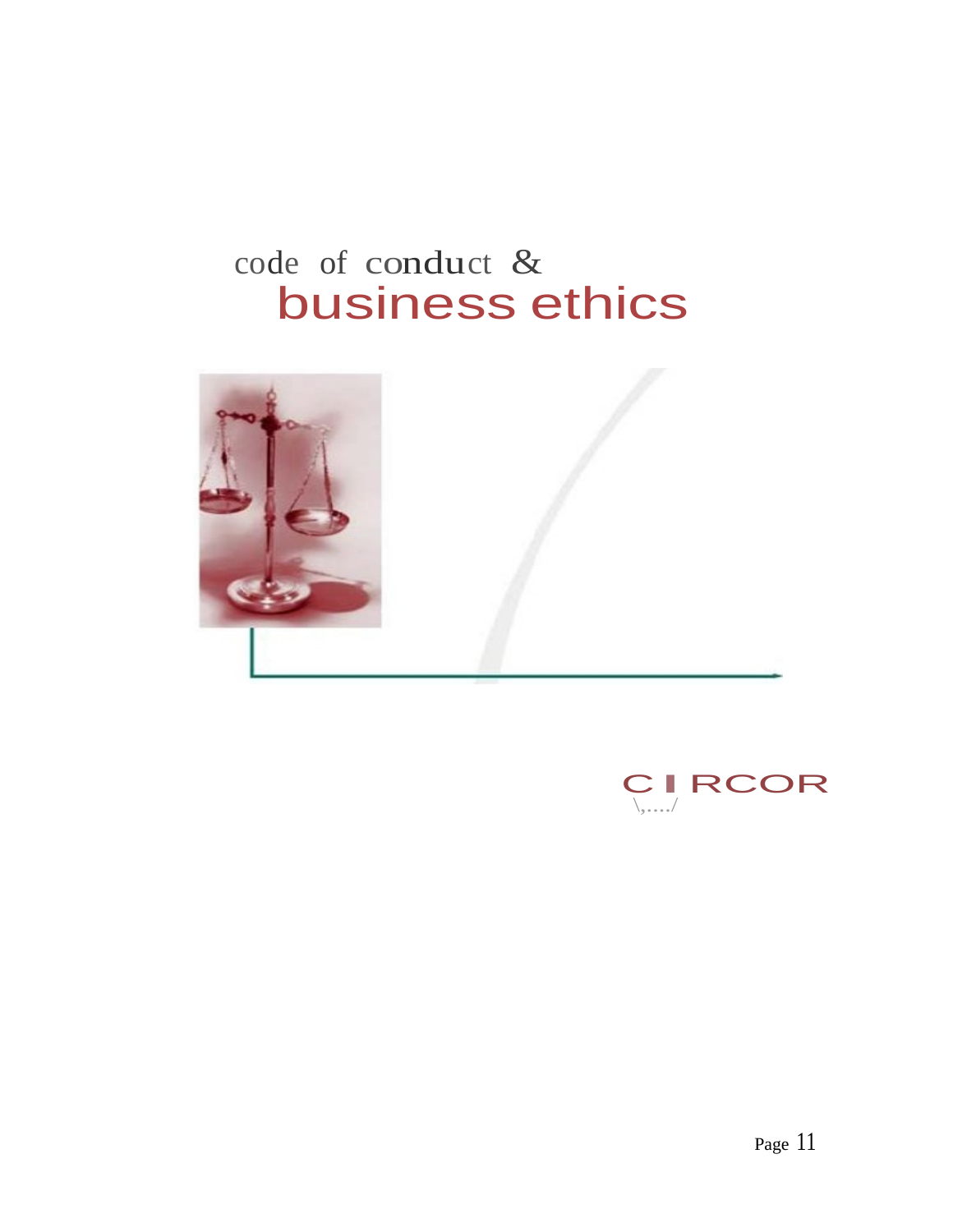# **Index**

| 1.               | <b>Statement From CIRCOR'S President &amp; CEO</b>                | Page 3  |
|------------------|-------------------------------------------------------------------|---------|
| 2.               | <b>Statement On Integrity And Ethical Conduct</b>                 | Page 4  |
| $\overline{3}$ . | <b>Statement On Obligations Of Corporate Citizenship</b>          | Page 4  |
| $\overline{4}$ . | <b>Statement On Compliance With Applicable Laws</b>               | Page 4  |
| 5.               | <b>Gifts, Entertainment And Gratuities</b>                        | Page 5  |
| 6.               | <b>Antitrust Compliance</b>                                       | Page 6  |
| 7.               | <b>Truthfulness In Marketing And Advertising</b>                  | Page 9  |
| 8.               | <b>Protecting CIRCOR International's Assets</b>                   | Page 10 |
| 9.               | <b>Proprietary Or Confidential Information</b>                    | Page 10 |
| 10.              | <b>Recording And Reporting Information</b>                        | Page 11 |
| 11.              | <b>Conflicts Of Interest</b>                                      | Page 11 |
| 12.              | <b>Export Controls</b>                                            | Page 13 |
| 13.              | <b>Import Compliance</b>                                          | Page 14 |
| 14.              | <b>Government Investigations</b>                                  | Page 15 |
| 15.              | <b>Equal Employment Opportunity</b>                               | Page 16 |
| 16.              | <b>Substance Abuse</b>                                            | Page 16 |
| 17.              | <b>Sexual Harassment</b>                                          | Page 17 |
| 18.              | <b>Environmental Protection</b>                                   | Page 18 |
| 19.              | <b>Workplace Safety</b>                                           | Page 18 |
| 20.              | <b>Financial Integrity</b>                                        | Page 18 |
| 21               | <b>International Boycotts</b>                                     | Page 19 |
| 22.              | <b>Political Activity</b>                                         | Page 19 |
| 23.              | <b>Access to Electronic Communications</b>                        | Page 20 |
| 24.              | <b>Copyrights/Computer Software</b>                               | Page 21 |
| 25.              | <b>Consultants</b>                                                | Page 21 |
| 26.              | <b>Public Communications With Analysts, Investors And Media</b>   | Page 21 |
| 27.              | <b>Application To Foreign Operations Of The Company</b>           | Page 22 |
| 28.              | <b>Administration Of The Code Of Conduct and Business Ethics</b>  | Page 22 |
| 29.              | <b>Information On CIRCOR'S Ethics &amp; Compliance Helpline</b>   | Page 24 |
| 30.              | <b>Acknowledgement Of The Code Of Conduct And Business Ethics</b> | Page 25 |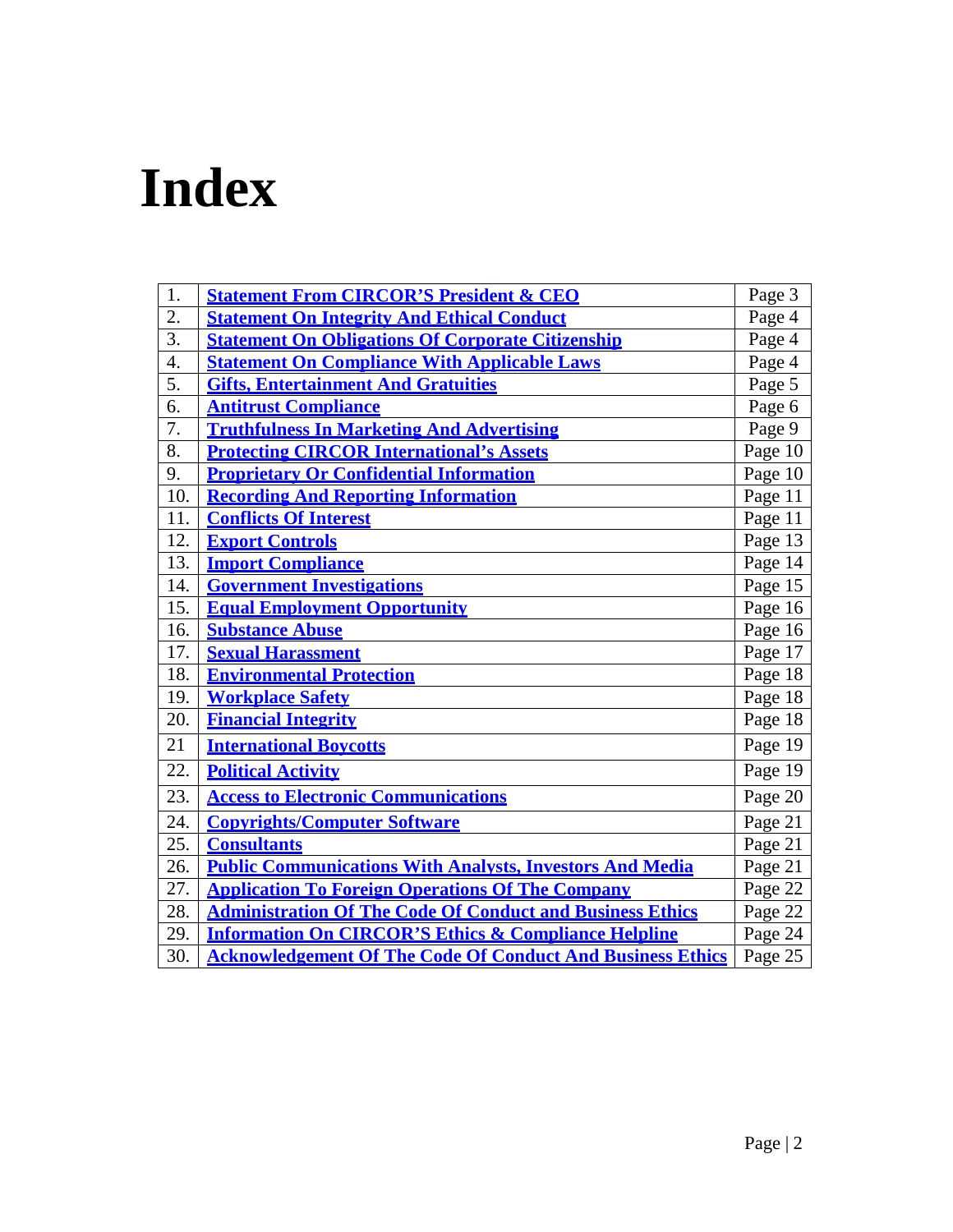<span id="page-2-0"></span>**Letter From Scott Buckhout, President & CEO.**

*At CIRCOR International, we have established a culture of "continuous improvement and operational excellence." If we are to preserve and grow this culture, we must remain committed, at all times, to operating with the utmost honesty and integrity. We, along with our Board of Directors, have established this Code of Conduct and Business Ethics as the fundamental principles that govern our business conduct. This Code serves as a critical tool for helping us honor this commitment. We personally follow these principles in conducting our business affairs in order to ensure that every action is both legal and ethical. We ask each member of our Board and each of our coworkers to join us in utilizing this Code as a necessary and helpful too.*

*Adherence to the requirements and guidelines set forth in this Code is not optional. Adherence is mandatory and applies to each and every CIRCOR director and employee. By embracing the Code, we can better ensure that all our activities are conducted in a fair, ethical and legal manner; and by following the spirit and letter of the Code, we can and will enhance our culture of "continuous improvement and operational excellence."*

Swt R*udhr*-

Please remember that if you have any questions or concerns or are aware of any violations of this Code of Conduct and Business Ethics, you should contact your supervisor, call CIRCOR's Ethics & Compliance HelpLine at 1.866.862.2625 or submit online at https://circor.alertline.com.



Scott Buckhout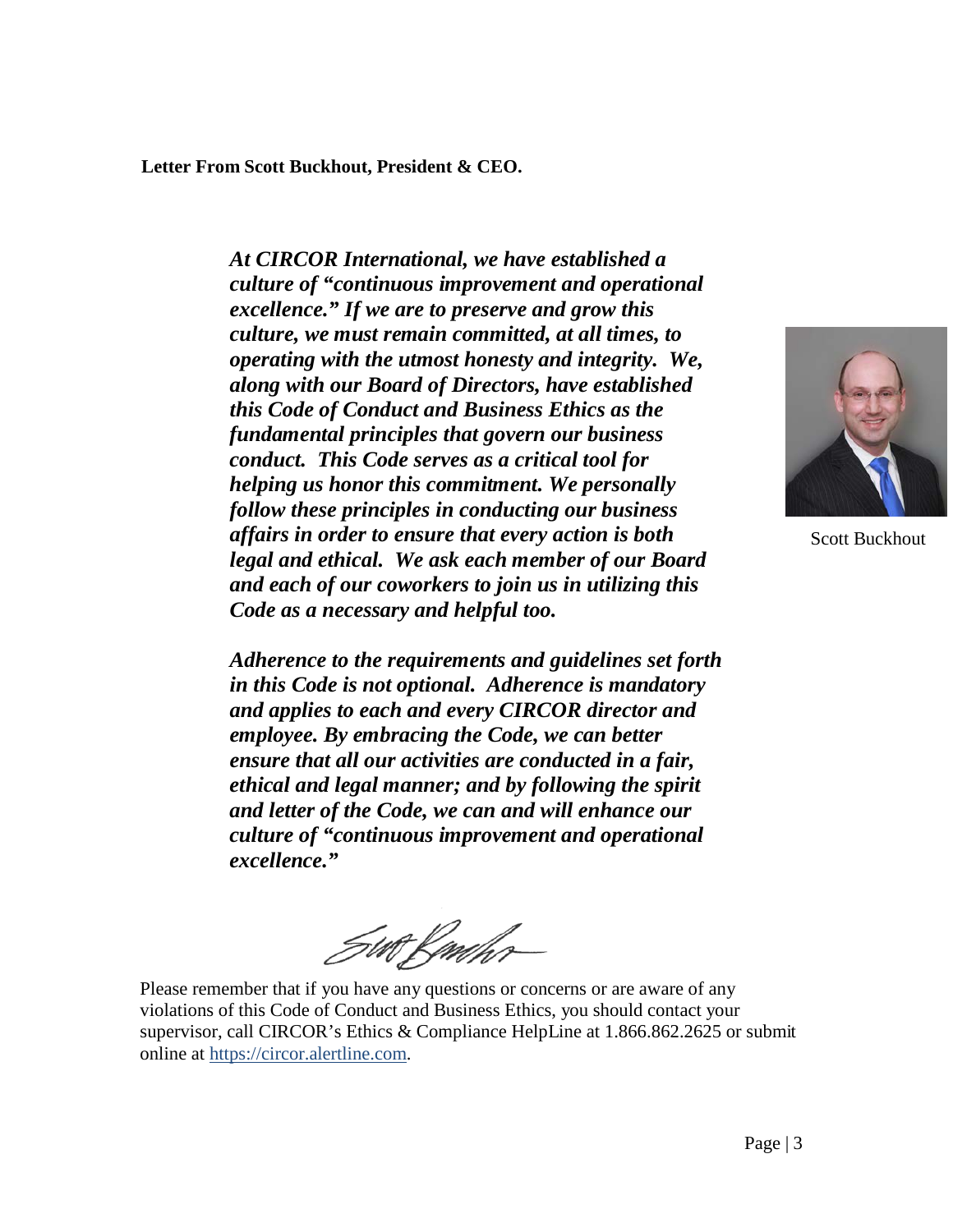#### <span id="page-3-0"></span>**2. Statement On Integrity And Ethical Conduct**

The Company is represented in the community primarily through its employees. Each of us is expected to observe high ethical standards and to deal with other employees, our suppliers, our representatives and distributors, our end-users, our competitors and others outside the Company on an honest basis. These standards must govern our daily relationships with others. The following are the most important:

- $\triangleright$  To our employees, we are committed to non-discriminatory employment actions and compensation practices and to the terms of those Affirmative Action Programs we maintain. We expect also to promote individual self-development, to avoid favoritism and to be open and candid with employees on matters affecting them.
- $\triangleright$  To our customers, we are pledged to the highest professional and technical standards as they relate to our products and to honesty and candor in our day-to-day dealings. We will never attempt to gain a favorable position as a supplier through any unethical means.
- $\triangleright$  To our suppliers, we intend to abide by similar principles of fairness and openness and to allow them to compete solely on the merits, including price, of the goods and services they provide. Attempts by any supplier to influence a purchasing decision improperly will not be permitted and will result in the supplier's disqualification.

#### **3. Statement On Obligations Of Corporate Citizenship**

CIRCOR embraces and promotes its obligations of corporate citizenship. These obligations include, for example, the need to treat our environment with care and respect. This means not only working cooperatively with environmental protection authorities, but taking positive steps to maintain or improve the environment. Another obligation we accept is to take a responsible approach to energy and natural resource utilization. We will continue to search for ways to conserve energy usage in our operations. Finally, where appropriate, we endeavor, through CIRCOR, our subsidiaries and our employees, to assist social service, educational and other non-profit institutions in their efforts to improve our communities.

#### **4. Statement On Compliance With Applicable Laws**

CIRCOR and its subsidiaries at all times will comply with all laws and regulations that are applicable to our business. These include those domestic requirements at each facility as well as the requirements imposed on us by foreign jurisdictions. No employee may at any time undertake any action which he or she knows or should know violates an applicable law or regulation.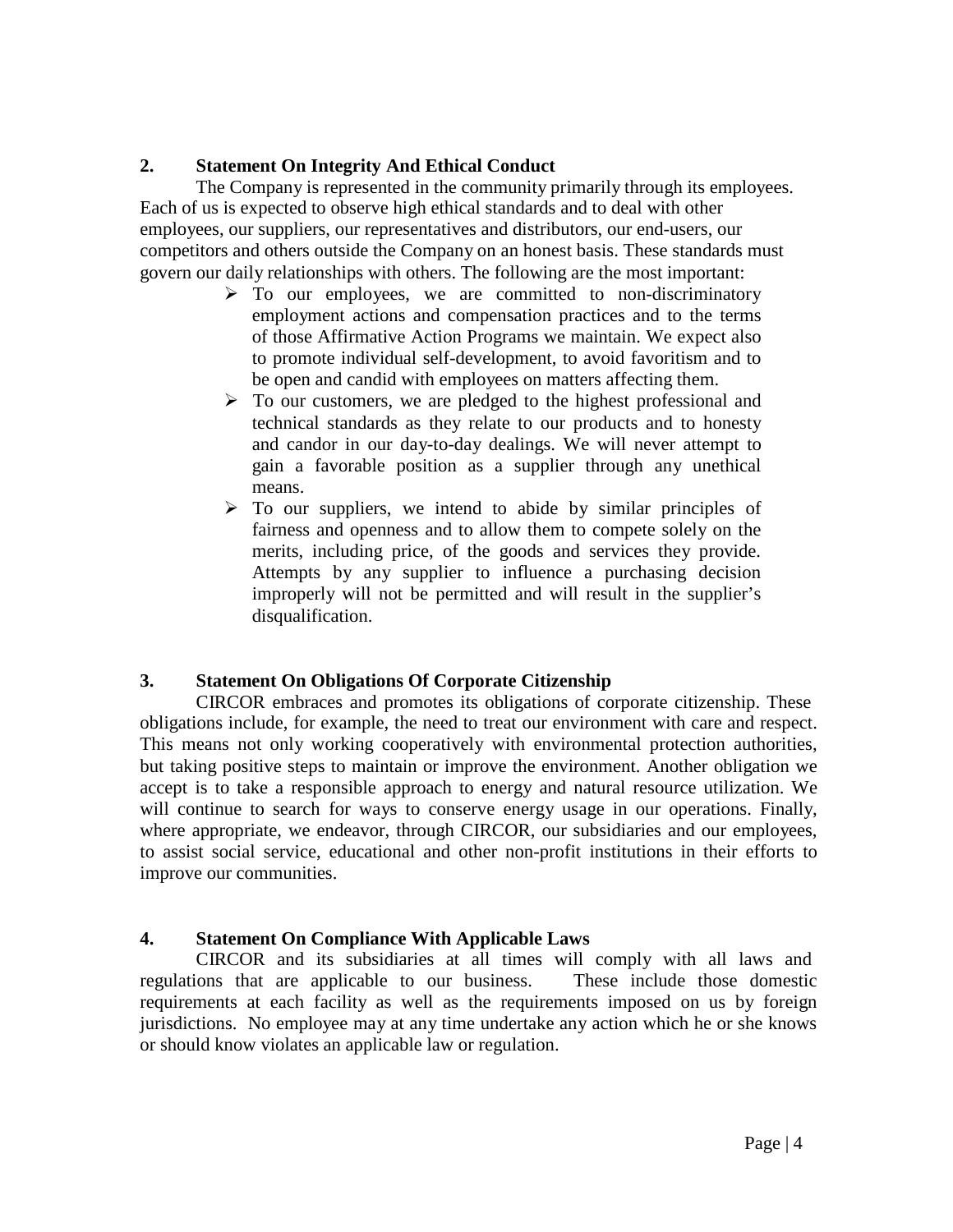#### **Specific Areas Of Concern**

<span id="page-4-0"></span>The foregoing principles are the foundation for CIRCOR International's approach to business. They set the standard against which the Company will be measured and we as individuals must measure ourselves. The sections that follow outline and discuss some of the principle ethical and legal issues that affect our business. Although the outline is intended to be as helpful as possible, it is only an outline, and there will no doubt be questions left unanswered and issues not covered. Any such questions should immediately be asked, either of your direct supervisor or of the Company's Legal Department. In addition, certain topics are deemed to be of such importance or concern that the Company, from time to time, may issue more detailed policies with regard to such topics. In such case, it is expected that each officer, director and employee will respect and comply with such policies.

#### **5. Gifts, Entertainment And Gratuities**

CIRCOR's business transactions should always be free from even a perception that favorable treatment was sought, received, or given as the result of furnishing or receiving gifts, favors, hospitality, entertainment, or any similar gratuity. While there are various circumstances under which it is permissible to furnish or accept such items, there is one area of activity for which there is an absolute prohibition; namely, the offering, giving, soliciting or receiving of any form of bribe or kickback. These are criminal acts and will be dealt with by termination of employment and referral for criminal prosecution. The prohibition against bribes and kickbacks extends as well to transactions involving foreign countries even where the practice is considered "a way of doing business."

#### **Gifts, Entertainment And Gratuities To U.S. Government Employees**

There are many regulations in the U.S. that prohibit the acceptance by federal, state and local government employees of entertainment, meals, gifts, gratuities, and other things of value from firms and persons with whom government agencies and departments do business or over whom they have regulatory authority. It, therefore, is the policy of CIRCOR to prohibit its employees from giving or offering these items to such employees. There are a very limited number of exceptions under which the most modest of gifts might be acceptable; however, no one in CIRCOR is authorized to offer even such modest items without the prior approval of CIRCOR's legal counsel.

#### **Gifts, Entertainment And Gratuities To Other Governments' Employees**

Most developed nations, including France, Germany, Italy, the Netherlands, the United Kingdom, the United States, along with many others have anti-bribery laws that prohibit any Company officer, director, employee or consultant from giving meals, gifts, gratuities, entertainment or any other things of value to personnel of foreign governments, foreign public officials, or foreign political parties for the purpose of influencing an official act or decision in order to obtain or retain business for the Company or to secure any improper advantage. While you may provide foreign government customers with ordinary and reasonable meals and small token gifts (provided they are in good taste, are permitted by applicable local law, and are permitted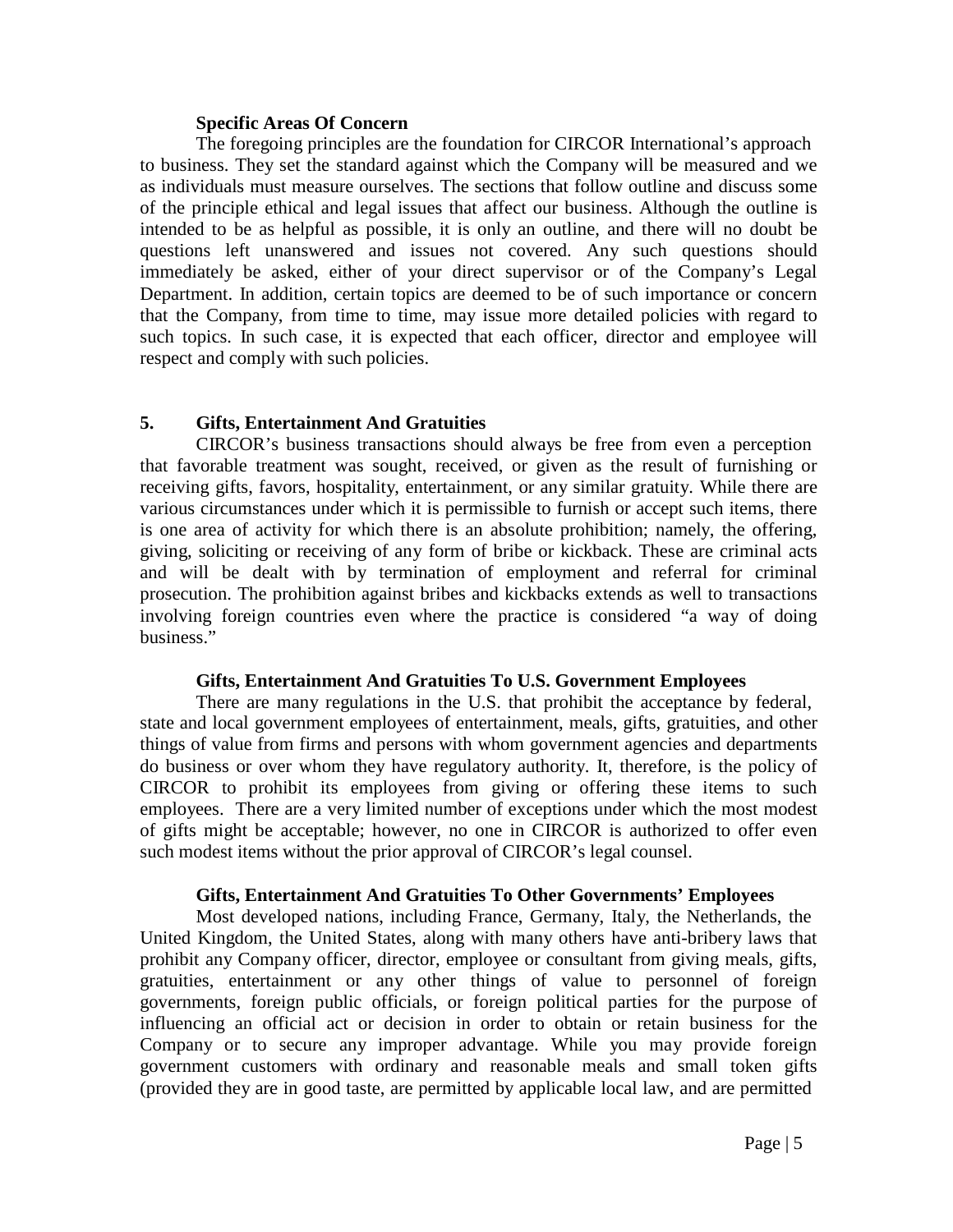<span id="page-5-0"></span>by the customer's own policies and procedures), any other entertainment or amenity, such as travel at Company expense, must be approved in advance by CIRCOR legal counsel. Gifts and meals must be customary in type and value in the marketplace in the recipient's country. Gifts may only be made as a courtesy or token of regard or esteem, or in return for hospitality. Under no circumstances may gifts be made in cash. Employees, consultants and independent sales representatives who are involved in international business must become familiar with the Company's policies implementing these antibribery statutes. Any employee who is uncertain about the scope of these laws should seek assistance from CIRCOR legal counsel.

#### **Gifts, Entertainment And Gratuities To Non-Government Employees**

The giving of gifts, gratuities and entertainment in situations that do not involve government employees nonetheless may result in a conflict of interest for the individuals involved. Therefore, giving gifts or gratuities of more than token value or excessive entertainment from an actual or potential customer is not permitted. CIRCOR employees may not provide entertainment to customers beyond what are considered normal social amenities, nor may employees give gifts to customers except for promotional items of token value made available to customers generally for sales promotion and publicity purposes. Cash or cash equivalents must never be given. In addition, we must respect and observe any policies of our customers which prohibit their employees from accepting even such token gifts or entertainment.

#### **Gifts, Entertainment And Gratuities From Suppliers**

No CIRCOR employee or director shall solicit gifts, gratuities, entertainment or favors of any kind from suppliers or potential suppliers to CIRCOR. However, acceptance of meals, refreshments, promotional items and other similar business courtesies that are of reasonable value and consistent with commonly accepted business customs is permitted, provided that such practices comply with applicable laws and the general spirit of this Code. Employees are expected to exercise good judgment to ensure that even the appearance of impropriety is avoided. Any questions should be directed to the employee's supervisor or the facility's general manager.

All offers of gifts, gratuities, or favors from suppliers, other than those permitted under this Code, must be reported immediately to your supervisor. Such offers may be accepted only upon prior approval by the facility's general manager or higher. Our suppliers also are encouraged to report to us any solicitations by employees of gifts, gratuities or favors.

#### **6. Antitrust Compliance**

At the heart of the antitrust laws throughout the world lies the conviction that the economy and the public will benefit most from an economic system that operates in a free market subject to vigorous competition and free from unreasonable restraints. The Company heartily supports the antitrust laws and the principles behind them. Compliance with these laws is the policy of the Company and the responsibility of each employee. Failure to comply can result in serious consequences both for the Company and the offending employee. Violations of many antitrust laws are felonies, subjecting the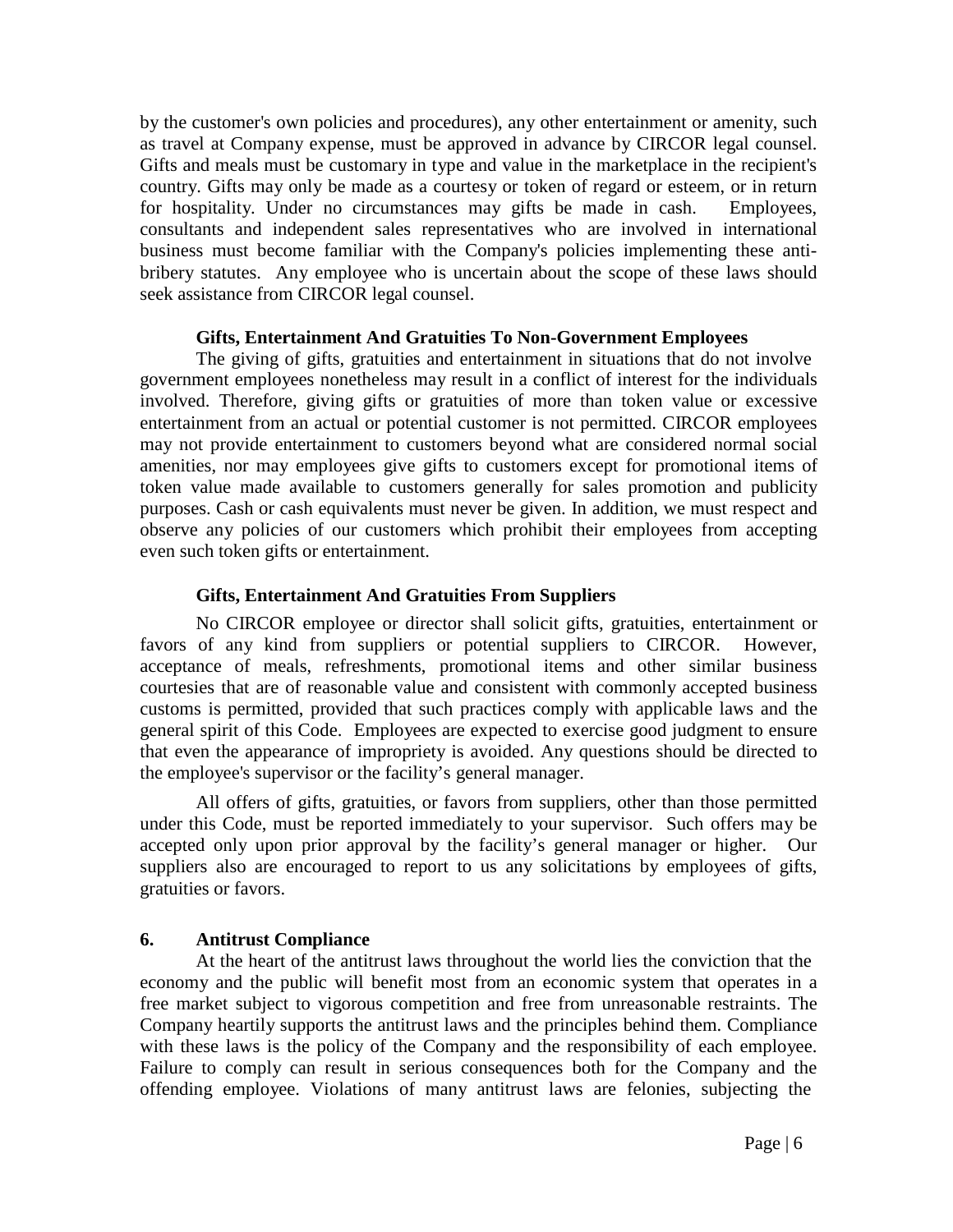individuals involved to penalties that include imprisonment and substantial fines. Violations also may result in the imposition of injunctions or consent decrees, which could have very serious adverse consequences for our businesses.

Violating the antitrust laws to attain profit or other business objectives is never in the best interests of the Company. Any individual who willfully violates the antitrust laws will receive no protection from the Company.

#### **Relations with Competitors**

All agreements and understandings which unreasonably restrain trade are illegal and wrong. Any understanding whatsoever between competitors with respect to price, or any element of price (e.g., discounts, credit terms), are illegal, as are those arrangements between competitors which tend to stabilize prices, regardless of the rationale for the agreements. Thus, agreements by competitors to adhere to a specific formula for the determination of price, to restrict production, or to communicate with each other with respect to their prices are just as unlawful as an agreement as to the price itself.

Certain other types of agreements or understandings between competitors also are unlawful regardless of the intentions of the parties involved. These additional per se violations include agreements between competitors (a) to divide customers, markets or territories, (b) to control production or sales, or (c) to boycott or to refuse to deal with third parties. A common misunderstanding is that prohibited conspiracies and agreements are unlawful only if reduced to written agreements. To the contrary, almost all criminal prosecutions or civil actions relate to far less explicit understandings, often oral rather than written, and sometime tacit rather than explicit.

Trade associations and other industry gatherings, while serving many lawful purposes, are prime areas of danger. If you participate in such meetings and the matters mentioned above become the subject of discussion, you must immediately protest to the other participants and just as quickly remove yourself from the conversation. While that may seem awkward, it is the only course to follow, since, if parallel action by those participating in the discussion follows one of these meetings, it is difficult to avoid the inference of collusion that would arise from your continued presence. In addition, you must as soon as possible report the details of the event to the Company's Legal Department to determine if any further action is necessary in order to ensure compliance by the Company with the antitrust laws.

#### **Relations with Customers**

Our relationships with our customers and distributors are also subject to a number of antitrust statutes aimed at ensuring fair treatment of all customers and distributors. All understandings or agreements that unreasonably restrain trade are illegal and prohibited. In addition to the per se violations outlined above, which are considered unlawful by themselves without specific proof as to their effect, there are certain types of agreements between sellers and buyers which, while not unlawful by themselves, fall into a danger zone. They should not be considered or consummated without prior consultation with the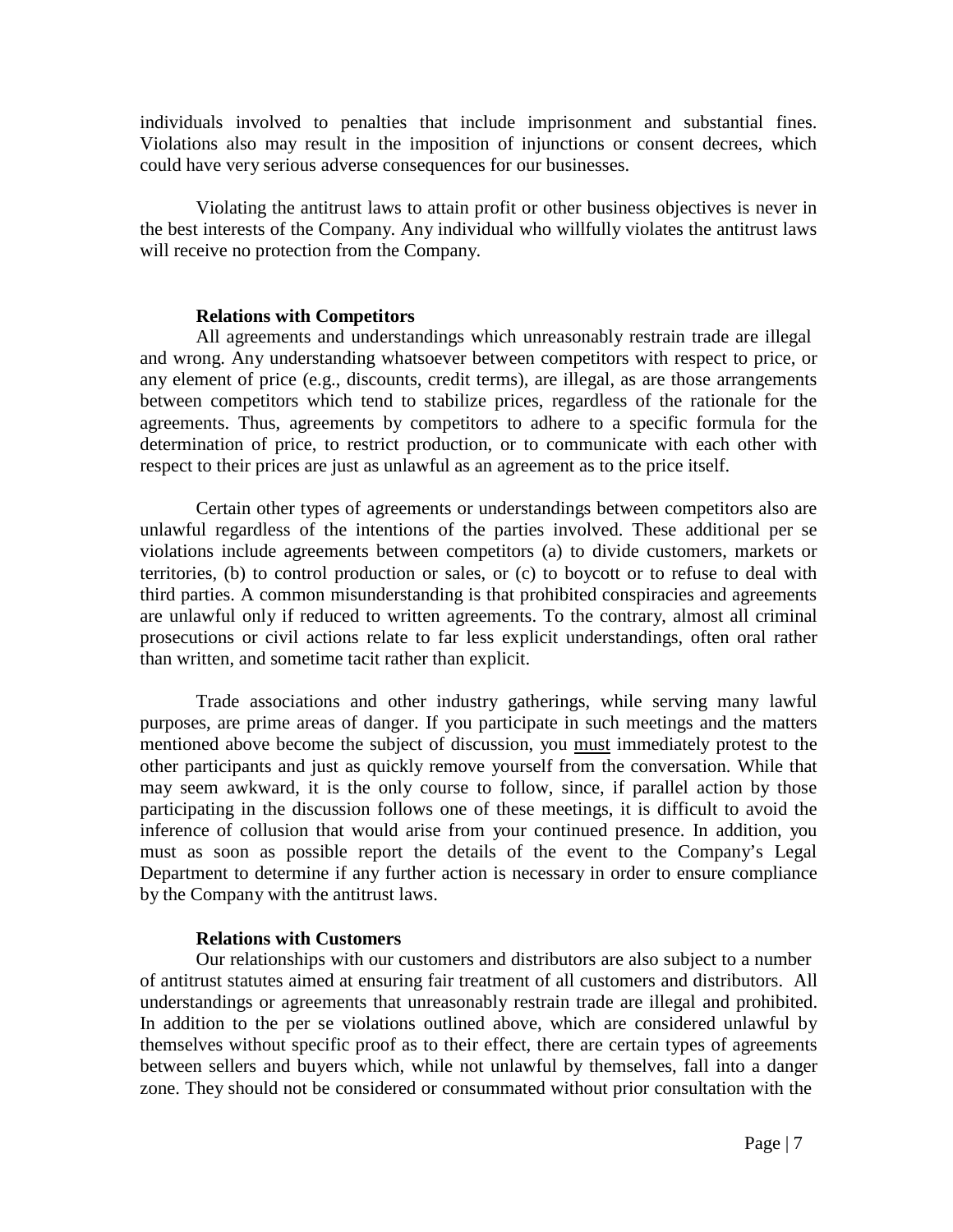Legal Department. Some examples include the following:

- $\triangleright$  Refusals to Deal. A company generally has the right to select the customers with which it chooses to do business. However, this is a right which must be exercised by the Company alone without consultation with any other party.
- $\triangleright$  Resale Restrictions. A basic tenet of the law is that a purchaser of a product has the right to do with it as he chooses without restriction by the seller; thus, it is a violation to have an agreement or understanding between the seller and customer with respect to the prices at which the customer will resell the product. Any agreements or understandings involving resales can cause serious problems and must be reviewed carefully with the Legal Department before being imposed.
- Tying Arrangements. Any arrangement under which a seller having a substantial market position in one product coerces a customer to take another product the customer does not want as a condition for the sale of the first product constitutes a "tie-in" sale. Such arrangements should be regarded as per se unlawful and strictly avoided. The commingling in a bid of two or more products where the commingled price is different from the price of the articles purchased separately should receive legal review. "Teaming" arrangements, by which the Company and another party cooperate in making a bid to a customer, are not per se unlawful but do fall into the danger zone and must also be reviewed in advance by the Legal Department.
- $\triangleright$  Discrimination in Pricing. Sales of products of like grade and quality at different prices or on different terms to competing customers are illegal where the effect may be to injure competition. To determine whether a problem exists, you should ask yourself initially whether the Company has made sales (i) at different prices or terms; (ii) within a reasonably contemporaneous period; (iii) of products of like grade and quality; (iv) to customers who were using or reselling the product in substantially the same competitive market. Although differences in price are most suspect, differences in any other terms that could result in unequal costs for competitors in obtaining our products may be illegal. For instance, if we offer advertising or promotional allowances, we should offer them on a proportionately equal basis to all of our customers who compete with one another. There are certain exceptions to these prohibitions, including the availability of volume discounts, that are justified by economic realities and price concessions necessary to meet competition. In this regard, the governing rules are quite complex, and the CIRCOR Legal Department should be consulted before relying on such exceptions.

#### **Relations with Suppliers**

 $\triangleright$  Reciprocal Dealing. Our products should be sold on the basis of price, quality, and service. We should be buying the products of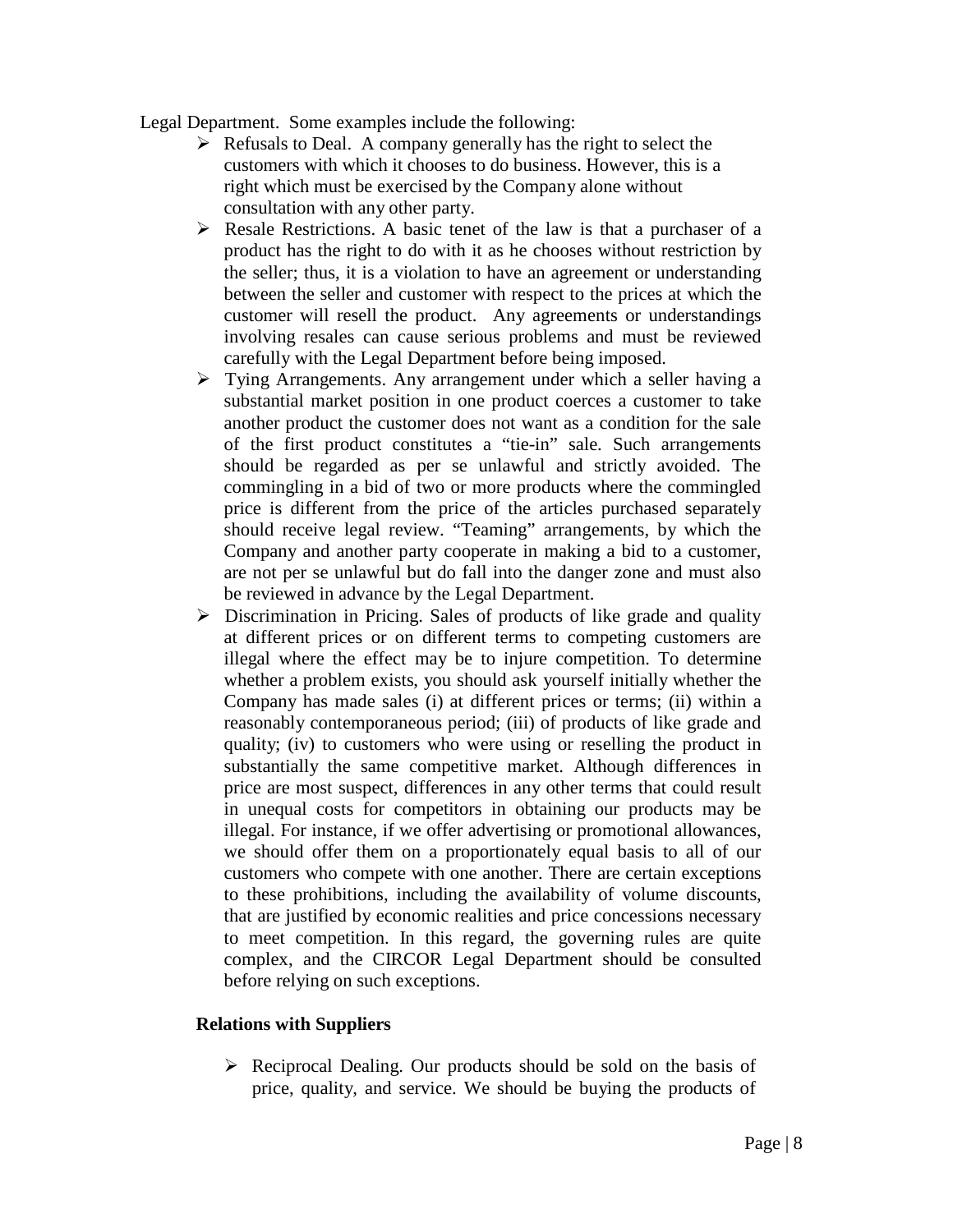<span id="page-8-0"></span>others based on those same considerations. We should not attempt to sell our products to other companies on the basis of purchases we may make from those other companies, nor should we allow other companies to attempt to make us buy their products simply because we sell products to them. Violations of this principle sometimes called "reciprocity" — can raise antitrust implications.

 $\triangleright$  Discrimination in Pricing. It may be unlawful for a purchaser to enter into an agreement with a supplier under which the supplier is obligated to grant the purchaser more favorable price and other terms than the purchaser's competitors.

#### **Monopolization**

It is illegal for a company to "monopolize" a market. Unfortunately, defining a so-called relevant market for the application of the antitrust laws is very difficult. While the Company believes it does not have a monopolistic position in any relevant market, a desire to achieve, or the reasonable probability of achieving such a monopolistic position, we cannot be sure that a court of law would not define a relevant market so narrowly as to raise a monopolization question for the Company. Therefore, all Company employees should avoid any conduct that could be termed "predatory." For example, we may not engage in the practice of setting very low prices to drive out a competitor with the intention of raising those prices when the competitor has been driven out of the marketplace (for example, sales below our marginal cost almost certainly would be presumed to be predatory). In addition, we may not take any other action specifically aimed at harming any individual competitor. Our business decisions and our marketing practices should all be made positively with a view toward increasing our own sales and profits rather than negatively with a view toward reducing some other company's sales or profits.

#### **International Transactions**

Because most countries in which we do business generally have their own competition laws that are at least as strict as, and in some case are stricter than, the U.S. laws, the foregoing principles must be applied equally to cross-border transactions. As a result, any agreement with foreign customers, suppliers and licensees, other than normal sales and purchase transactions, should receive legal review prior to implementation.

#### **7. Truthfulness In Marketing And Advertising**

In marketing our products, we must, of course, observe all of the basic antitrust principles noted above. In addition, there are some additional legal and ethical principles that should govern our conduct.

Our advertising should always be truthful. If we make specific claims about our products or the performance of our products, we should have evidence to substantiate those claims. For example, if we label any of our products as being "Made in USA", we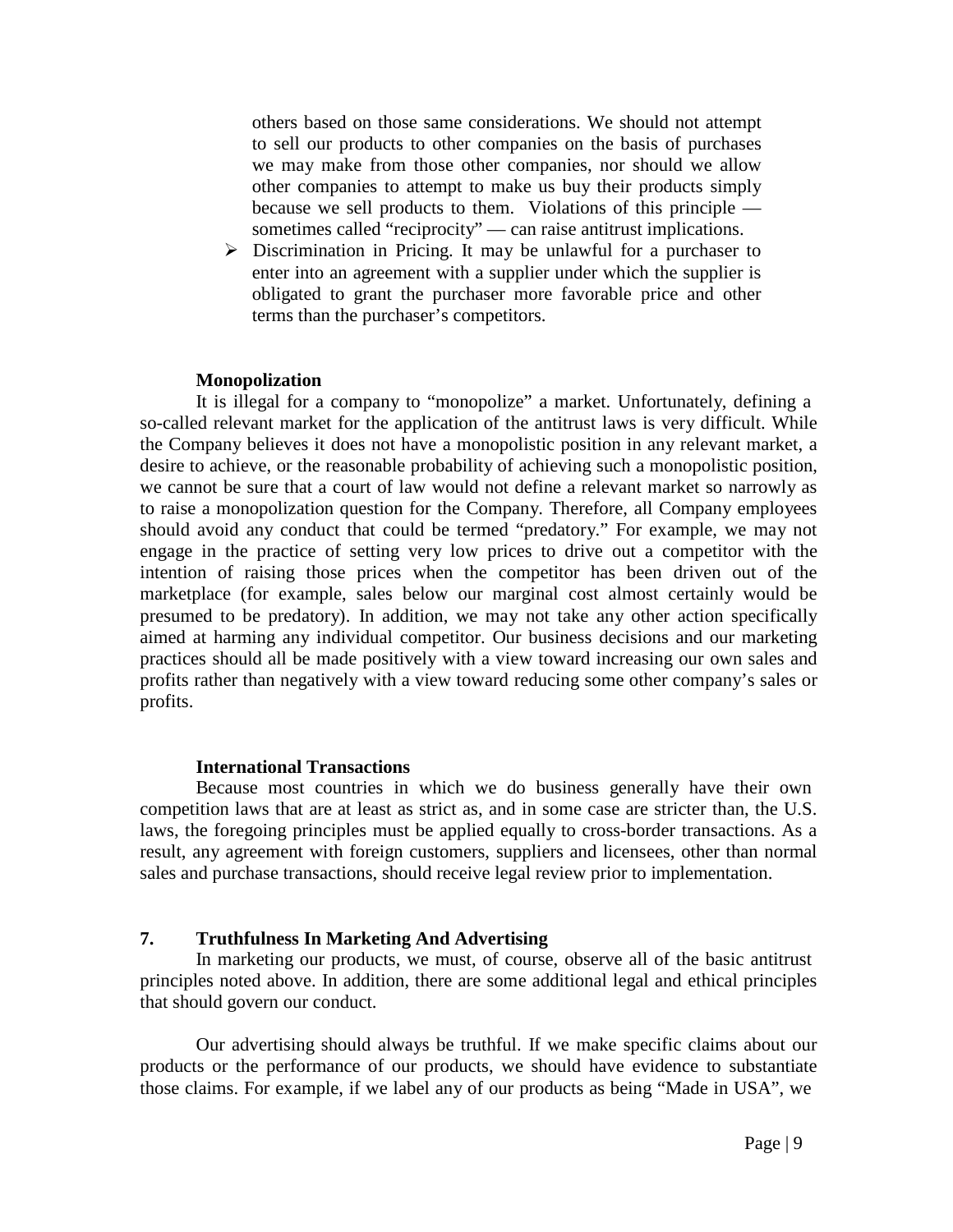<span id="page-9-0"></span>must ensure that these claims are entirely and not only partially accurate. We should not label or market our products in any way that might cause confusion between our products and those of any of our competitors. Similarly, we should be alert to any situation where a competitor may be attempting to mislead potential customers as to the origin of products and inform appropriate management or the Company's legal department of any such cases.

We should not disparage any of the products, services, or employees of any of our competitors. If we do engage in any comparison of our products against those of our competitors, such comparisons should be fair and accurate. Comparative advertising is also subject to some regulation and should, therefore, be cleared with the legal department beforehand. All use of the Company's trademarks and trade names should be in accordance with our policies governing such use.

#### 8. **Protecting CIRCOR International's Assets**

Protecting CIRCOR's assets against loss, theft and misuse is an integral part of our obligations to the Company. These assets include not only material property, but also less tangible property such as proprietary information and confidential data. Your attention to security procedures plays an important role in protecting Company assets. You are expected to remain alert to situations or incidents that could lead to the loss, misuse or theft of Company property.

#### 9. **Proprietary Or Confidential Information**

Proprietary or confidential information goes beyond patents, copyrights or trade secrets. It includes the business, financial, marketing and service plans associated with products; designs, engineering and manufacturing know-how and processes; CIRCOR's business and product plans with outside suppliers and customers; manufacturing performance data; product test results; a variety of internal databases; and personnel and salary information. You may utilize CIRCOR confidential or proprietary information only for legitimate CIRCOR business, and you may not disclose such information to anyone outside the Company unless in furtherance of CIRCOR business. Even then, disclosure to an outside party is permissible only if such party has entered into a nondisclosure agreement with CIRCOR or maintains a legal duty of loyalty to the Company (e.g., lawyers and accountants). You should also limit the disclosure of proprietary information within the Company to those employees with a "need to know" such information in order to perform their jobs.

Just as CIRCOR values its proprietary information, we respect the need of our competitors to do likewise. For this reason, employees are reminded not to remove from their former place of employment or otherwise share with CIRCOR any information that is or might be considered private or proprietary by that employer, such as books, computer printouts, notes and trade secrets, unless authorized in writing to do so by official representatives of the employer.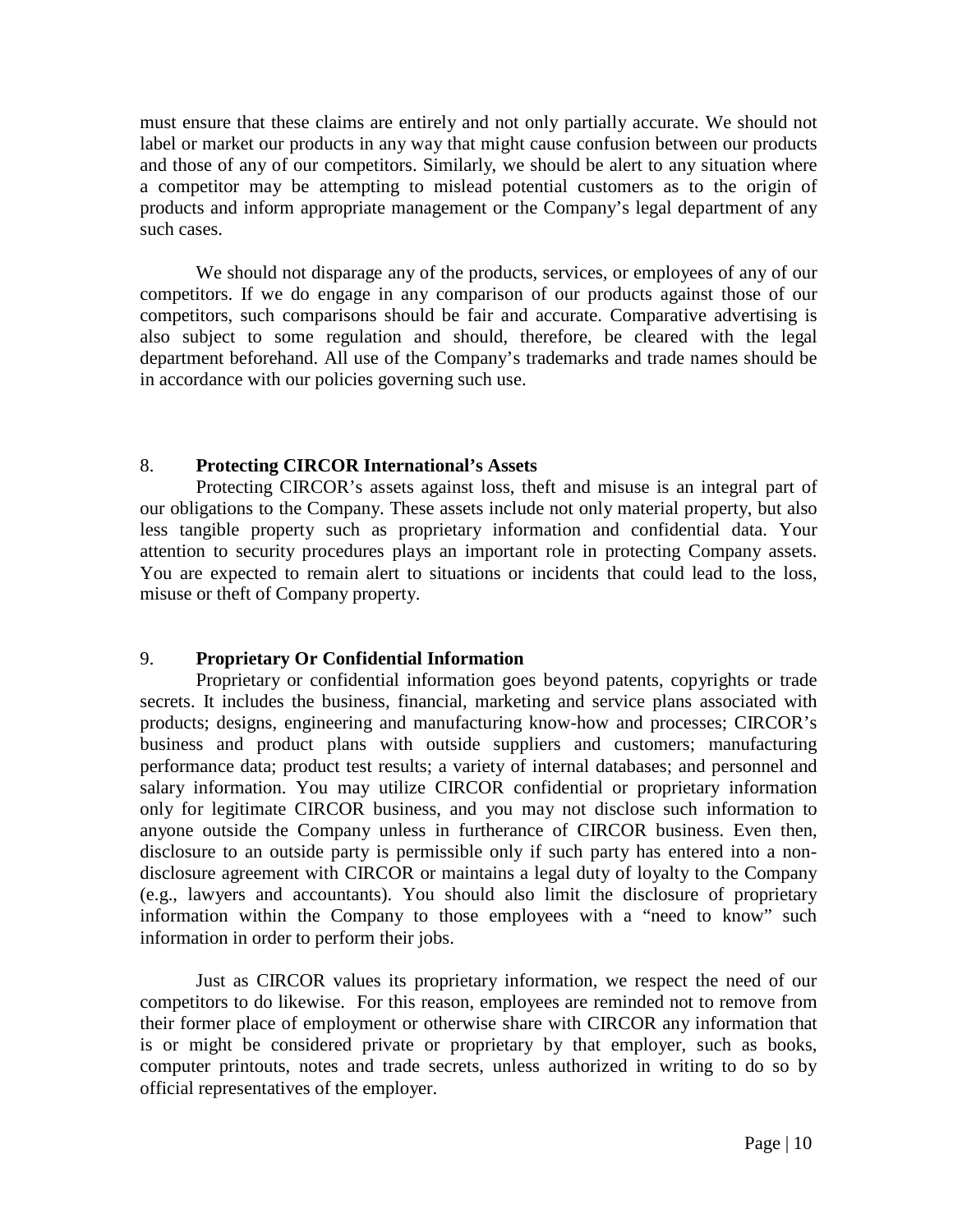#### <span id="page-10-0"></span>10. **Recording And Reporting Information**

You must record and report information not only accurately but honestly. Every employee records information of some kind; reporting time worked is an example. Labor hours must be charged to work orders as they are actually expended. Other examples include: the engineer filling out a product test report or preparing a research report, the financial analyst recording revenues and costs, and the supervisor maintaining attendance records.

Dishonest reporting or failure to disclose information that by law or contract must be disclosed not only is strictly prohibited, but also could lead to civil or even criminal liability for you and CIRCOR and could result in public embarrassment and loss of integrity among investors and our customers. This includes reporting information or organizing it in a way that is intended to mislead or misinform those who receive it, both inside and outside the Company. Remember also that other CIRCOR employees rely on the data you record. Any doubts or uneasy feelings you may have about the integrity of any report or record should be reported to appropriate management or the Legal Department before such report is utilized. United States securities laws applicable to CIRCOR require that the Company maintain a mechanism by which employees can confidentially and anonymously report to the Company's audit committee any concerns over accounting or auditing matters. If you become aware of any such concerns and are uncomfortable raising them with appropriate management or the Legal Department, you are encouraged to call the toll-free CIRCOR Ethics & Compliance HelpLine or email the CIRCOR HelpLine both of which are monitored by an independent third-party service that will confidentially and anonymously convey your concerns to the Company's audit committee.

#### 11. **Conflicts Of Interest**

A conflict of interest exists when an employee's duty to give his or her individual business loyalty to CIRCOR International may be prejudiced by actual or potential personal benefit arising from another source. While not presuming to restrict the right of individuals to passively invest or participate in other business ventures, the Company is concerned where those interests might lead to conflicting interests on the part of the individual. The section earlier in this booklet headed "Gifts, Entertainment and Gratuities" discusses the circumstances in which the giving or receiving of gifts or entertainment may be a conflict of interest or even a crime. There are, in addition, other situations in which conflicts of interest may arise.

- $\triangleright$  When an employee, a close relative, or a member of his or her household, has a significant direct or indirect financial interest in or an obligation to an actual or potential competitor, supplier or customer of the Company. Minor holdings in public companies would probably be insignificant, but any interest in a competitor or customer that is privately held should be considered significant.
- $\triangleright$  When an employee conducts business on behalf of the Company with a supplier or customer of which a member of his or her household or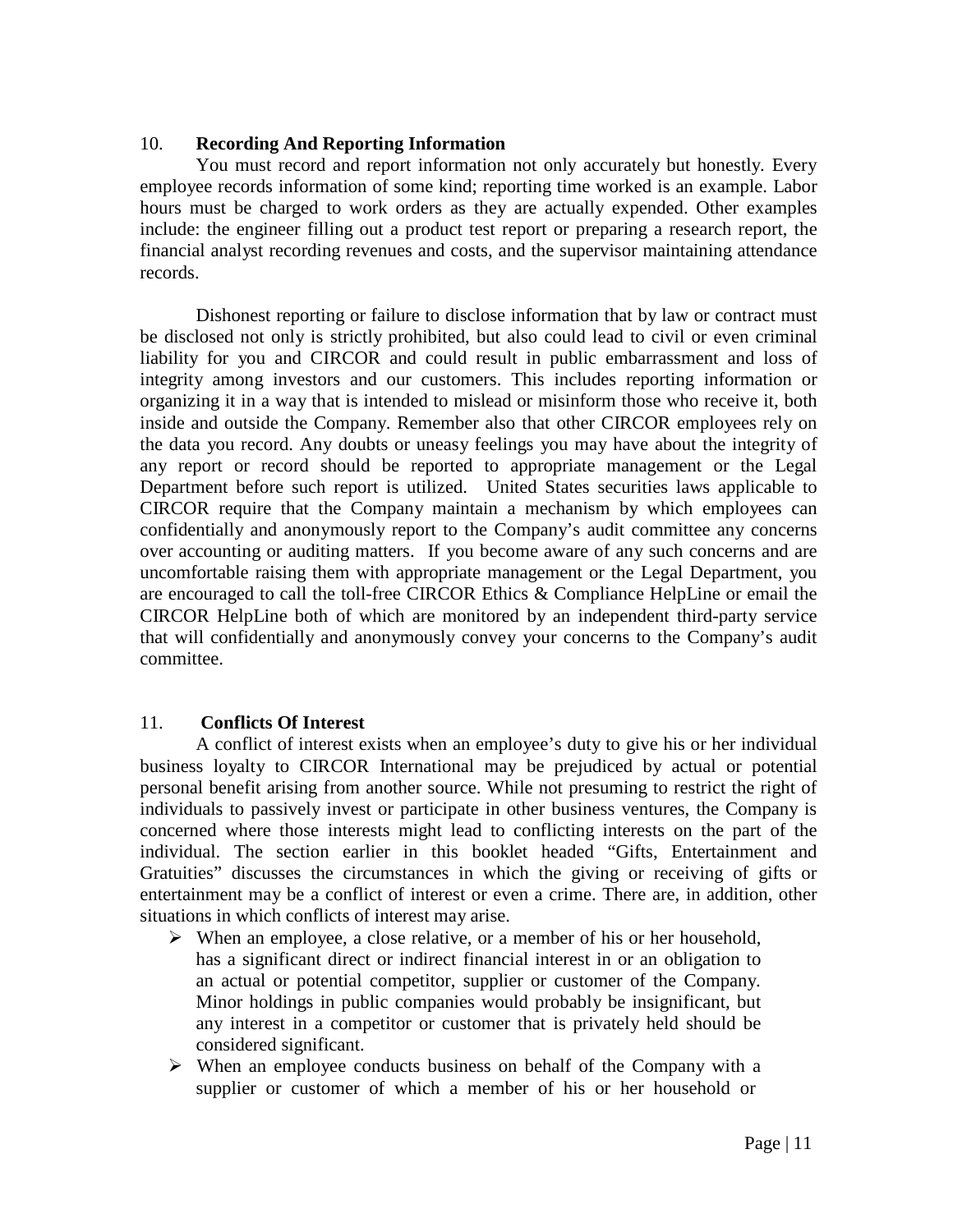relative by blood or marriage is an officer, director or representative.

 $\triangleright$  When an employee uses for his or her own benefit non-public or "inside" information about the Company or parties with whom the Company has or plans to have a business relationship.

Until released to the public all information concerning the Company's plans, successes or failures is considered "inside" information and is therefore confidential. Trading in CIRCOR International stock on the basis of such information is a fraud not only against the Company but against members of the investing public who may suffer by trading in the stock at the same time as the employee without the benefit of the inside information he or she possesses. The inside information you possess should be considered "material" if it is significant enough to affect anyone's (including your own) decision to buy or sell CIRCOR stock. Similar restrictions apply to trading in the stock of other companies on the basis of non-public information an employee may learn in the course of his or her employment at CIRCOR International.

Limitations on use of information obtained as a result of employment for personal gain, however, is not limited to transactions involving stock. For example, the purchase of real estate near property which an employee knows is being considered for purchase by CIRCOR International would constitute a conflict. Our purpose here is not to provide an exhaustive list of conflicts, but to alert you to problem areas so that you may seek guidance at an early date.

When an individual confronts a possible conflict of interest situation, full and prompt disclosure is the correct first step toward solving the problem. If discussed immediately, most potential conflicts of interest can be resolved.

#### **Employment of Relatives or Persons in the same Household**

CIRCOR does not prohibit the hiring of persons (either as employees or consultants) related to current employees or persons living in the same household. However, if an employee's relative or a person living in the same household will be hired as an employee or consultant, the General Manager of the particular business shall be notified prior to an offer of employment and the nature of the relationship disclosed so that an assessment of any potential conflict of interest may be made. A conflict of interest exists if your spouse or partner also works at CIRCOR and is in a reporting relationship to you. Employees should neither supervise nor be in a position to influence the hiring, work assignments or assessments of someone with whom they have a close personal or familial relationship.

#### **Employment of Former Government Employees**

Several governments – including the U.S. – impose restrictions on the hiring of some government employees. Some of these restrictions may involve the ability of former senior government procurement officials from accepting positions with companies for which they had some oversight during their government tenure. Other restrictions prohibit former senior government officials from having direct contact with their former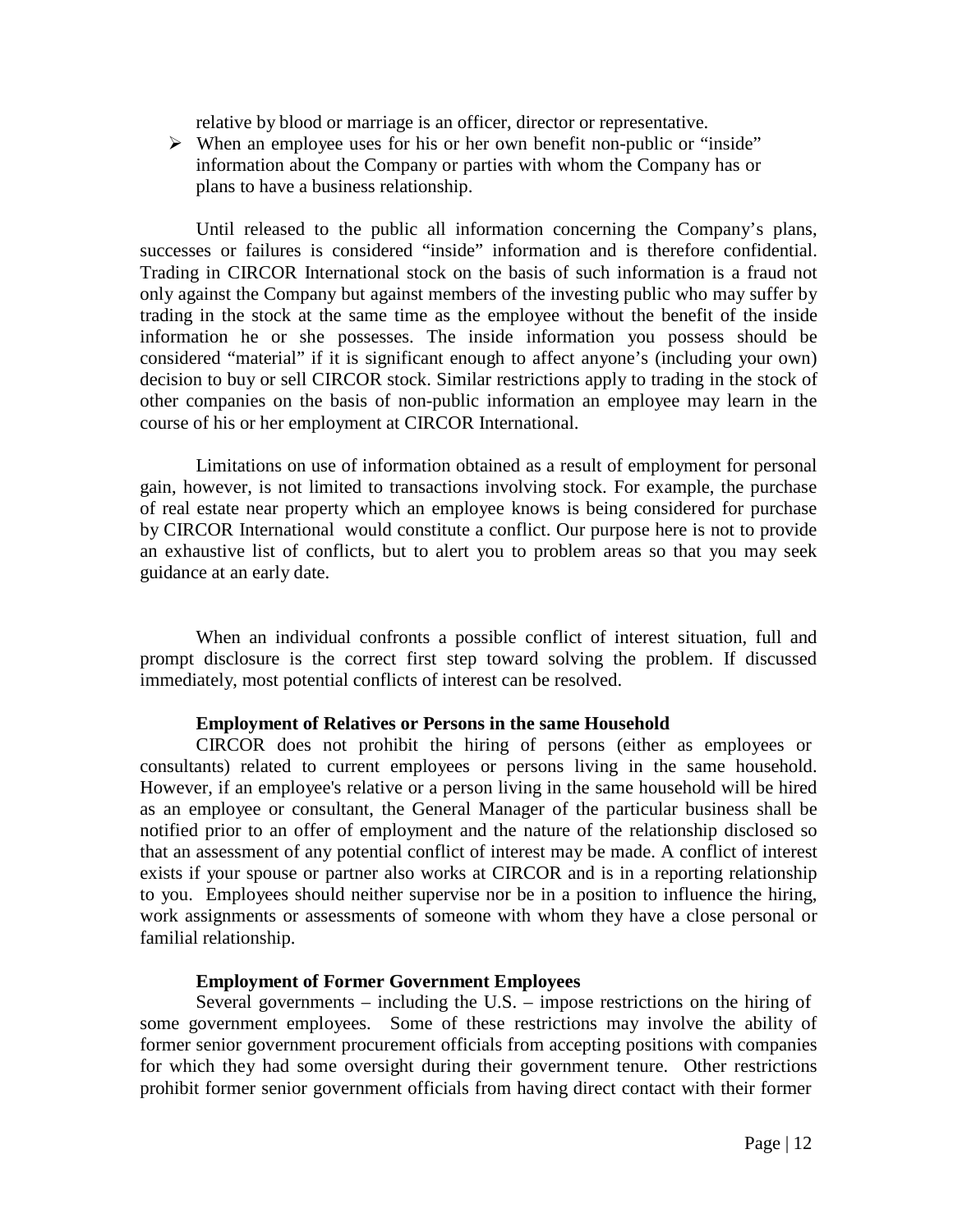<span id="page-12-0"></span>offices for some period of time. As a result, the hiring or retention in any capacity of a former government employee must be approved in advance both by the Company's Human Resources Department and by CIRCOR's Legal Department. It is the responsibility of all CIRCOR employees to be alert to and avoid situations which could compromise a fellow employee's compliance with these laws. Any employee who is uncertain about the scope of these laws should seek assistance from CIRCOR's Legal Department.

#### **Director Affiliations and Interests**

A conflict of interest may arise when a director takes actions or has interests that may make it difficult to perform the director's work for the Company objectively and effectively. Conflicts of interest arise when a director, or member of the director's family, receives improper personal benefits because of the director's position with the Company. Except as authorized by the remainder of CIRCOR's Board of Directors, no outside director shall have a direct economic relationship with the Company. Company loans to, or guarantees of obligations of, officers, directors and their family members are illegal and thus not approvable. Any proposed affiliation with a for-profit enterprise or any proposed transaction, involving the Company or a subsidiary of the Company, in which a director has direct economic or beneficial interest shall be analyzed and reviewed first by the Nominating and Corporate Governance Committee of the Board for potential conflicts, and then by the full Board of Directors.

#### 12. **Export Controls**

Although this section gives specifics on US export regulations, it is important to remember that each country has its own set of export regulations. We all need to make sure that we comply with the appropriate national regulations as well as those from the U.S. There are several laws and regulations that govern the export from the United States of goods and services, and their underlying technologies. Exporting is a privilege afforded to companies. Since the government can rescind our export approvals at any time, it is very important that we exercise extreme caution in our exporting and understand the complicated rules in this area. These include the Export Administration Regulations issued by the Bureau of Industry and Security at the US Department of Commerce as well as the International Traffic and Arms Regulations (ITAR) issued by the Office of Defense Trade Controls at the U.S. Department of State, rules issued by the Office of Foreign Assets Control in the U.S. Department of Treasury and Executive Orders issued by the President. These laws and regulations generally require that a license be obtained before exporting any defense products or related technology. They also require that a license be obtained before exporting certain goods, services or technology to all destinations, limit the exports without separate approvals to certain destinations, and, in some instances, totally prohibit any transactions to some countries, groups or individuals. These same rules apply to transfers of technology and product exports between CIRCOR affiliates when such transactions cross borders. Just because the companies are affiliated does not remove the export control obligations.

In general, before exporting anything outside of the country, we must first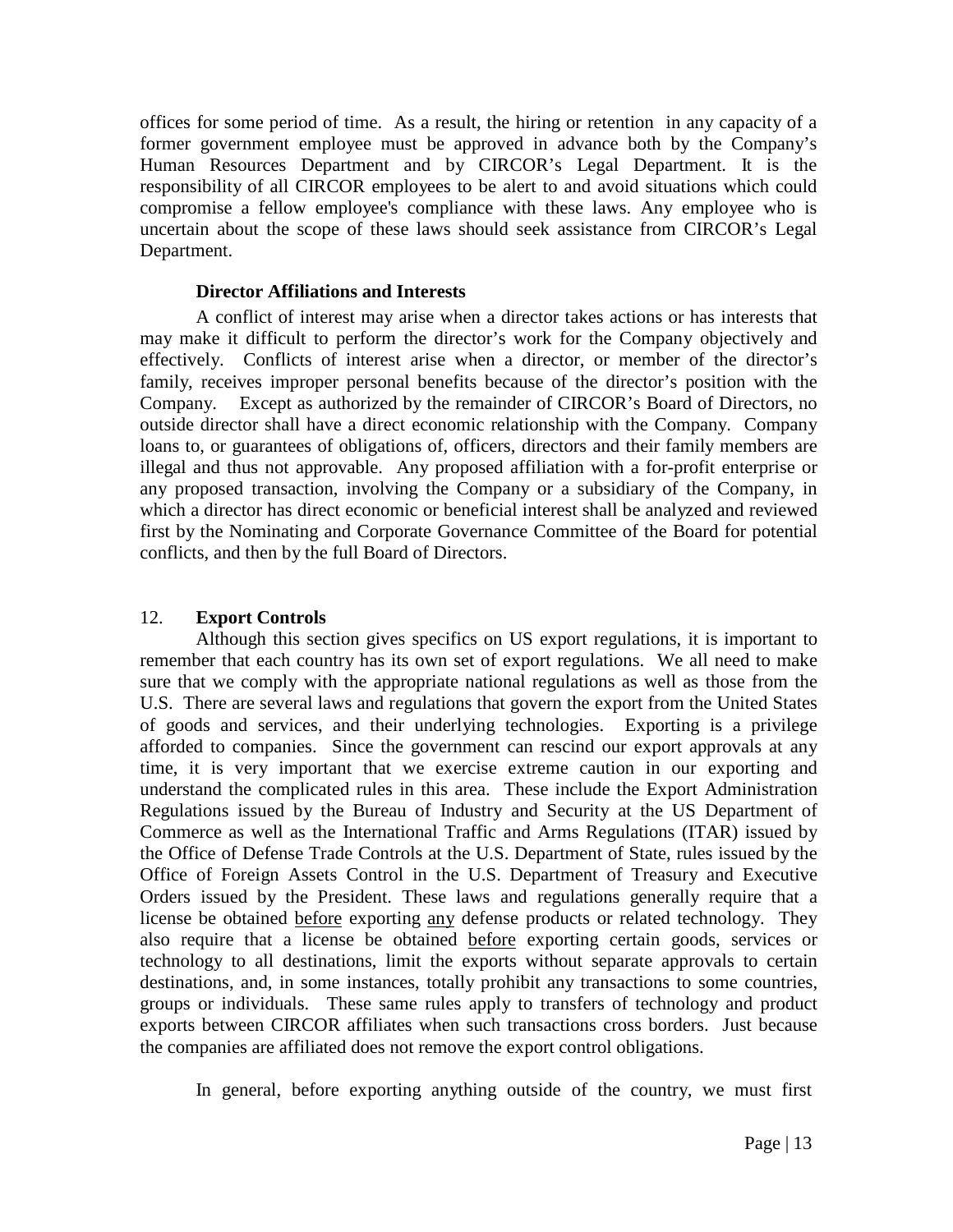<span id="page-13-0"></span>determine whether the level of sophistication of our product or underlying technology may require us to obtain an export license for that shipment. Also, we need to determine whether the end country, end user or end use will require us to obtain an export license even though the product may not otherwise require one. Although many of our products may not require an export license, especially when being shipped to our western allies, export control regulations are quite complex. Any employee involved in any export transaction must observe at least two rules:

- $\triangleright$  Employees should satisfy themselves prior to the export of any technology or products that either a valid license exists or that an exception or exemption for that export is appropriate and proper.
- $\triangleright$  Any information that our employees furnish either to our own Company people, to the government, or to companies that we may have hired to facilitate our export transactions must be truthful and accurate. This includes both information as to the technology in question and information as to the economic value of the exports.

Company employees involved in export business also have an obligation to be reasonably alert to situations in which inaccurate information may have been furnished, either to us or to any of our agents, involving the ultimate destination or use of the goods. This is particularly important for goods of the type that are not permitted to be shipped to certain countries. If any Company employee feels that there is any doubt as to the truth of the information being furnished us regarding the ultimate destination or use of anything we export, the employee must contact his/her immediate supervisor, the Company's Director of Export Compliance, the Company's Ethics & Compliance HelpLine, or the Company's Legal Department.

The definition of export is quite broad and can include conversations of a technical nature with a citizen of another country even though that conversation takes place entirely within a single country. Another example of a possible export would be plant tours where foreign visitors are touring our facilities and could obtain technical information. If there is any doubt as to whether any situation involves an "export" within the meaning of our export control laws, the Director of Export Compliance or the Company's Legal Department must be consulted prior to the possible export.

#### 13. **Import Compliance**

Any products that we bring into a country, whether raw materials, components or finished goods, are subject to the customs laws of that country. For example, all goods imported into the United States must pass through customs. In many cases, duties have to be paid before the importation; there even can be quotas on some imports and prohibitions on others, or even an import license requirement for certain military products. Whether a duty is due or a quota imposed will be based on the classification of the goods and the value of the goods. The Company policy is to be accurate and truthful as to both of these. All information furnished to any customs official or to any agent that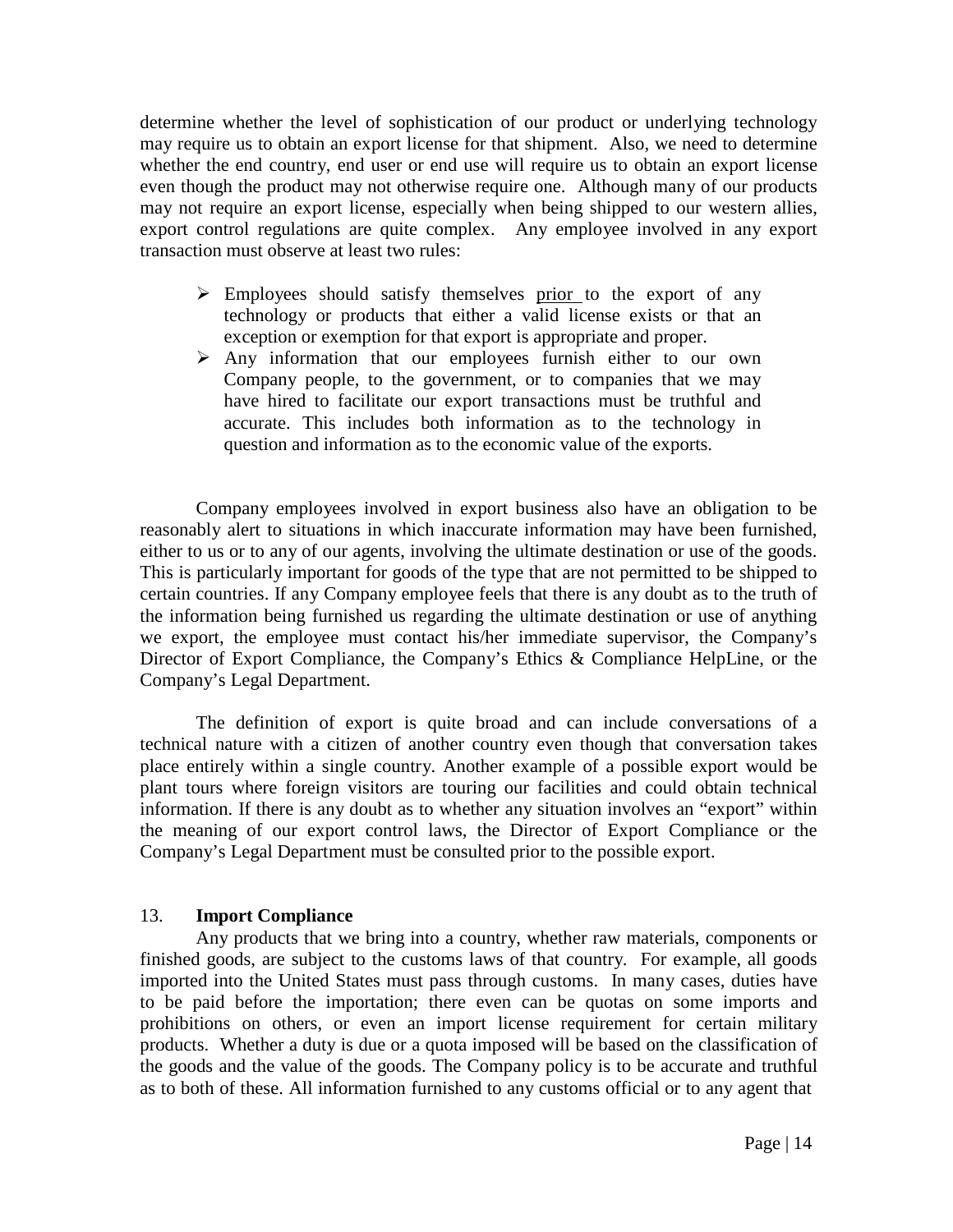<span id="page-14-0"></span>the Company has hired to facilitate our imports must be accurate and truthful. In addition, U.S. Customs laws say that the U.S. Customs and the ultimate purchaser of a product are entitled to know the country of origin of that product. As a result, most imported products must be marked with the country of origin in a manner that is intended to be seen and understood by the end-user. While there are important exceptions to this marking requirement, they are just that—exceptions, and any such exceptions must first be cleared by the Company's Legal Department or designated import compliance specialist. Imports and exports among the U.S., Canada and Mexico are also subject to specific provisions set forth in the North American Free Trade Agreement (NAFTA). It is Company policy that we comply fully at all times with all Customs laws and regulations. If any employee believes that any action or activity might violate these laws, that employee must immediately report the activity to the Company's Legal Department, designated import compliance specialist or the CIRCOR Ethics & Compliance HelpLine.

#### 14. **Government Investigations**

It is the policy of the Company to cooperate fully with any government investigation. However, the Company should have the opportunity to be adequately represented in such investigations by its own legal counsel. Accordingly, if employees believe that a government investigation or inquiry were underway, this information should be communicated immediately to the Company's Legal Department. Of course, our routine dealings with the government (e.g., tax audits, safety and environmental inspections) are not covered by this policy.

Sometimes, it is difficult to tell when a routine government audit or inspection graduates into a government investigation. We must rely on the common sense and alertness of all of our employees for making this important determination. If in doubt, employees should consult with the Legal Department.

Appropriate handling of government investigations is very important for the Company, for management, and for all employees. Virtually all of the laws regulating the conduct of the Company's business, including antitrust, securities, safety, health, environmental, government procurement, tax, and financial laws, contain civil and criminal penalties. The criminal penalties apply both to the Company and to those individuals within the Company who actually took the actions that violated the law or failed to take actions that resulted in a violation of the law.

In some government investigations, the Company's lawyers can protect the interest of both the Company and the employees. In some cases, there may be a conflict of interest between the Company and individual employees, and individual employees may need their own legal counsel.

Employees must not, under any circumstances,

- $\triangleright$  destroy any Company documents in anticipation of a request for those documents from any government agency or a court;
- Iter any Company documents or records;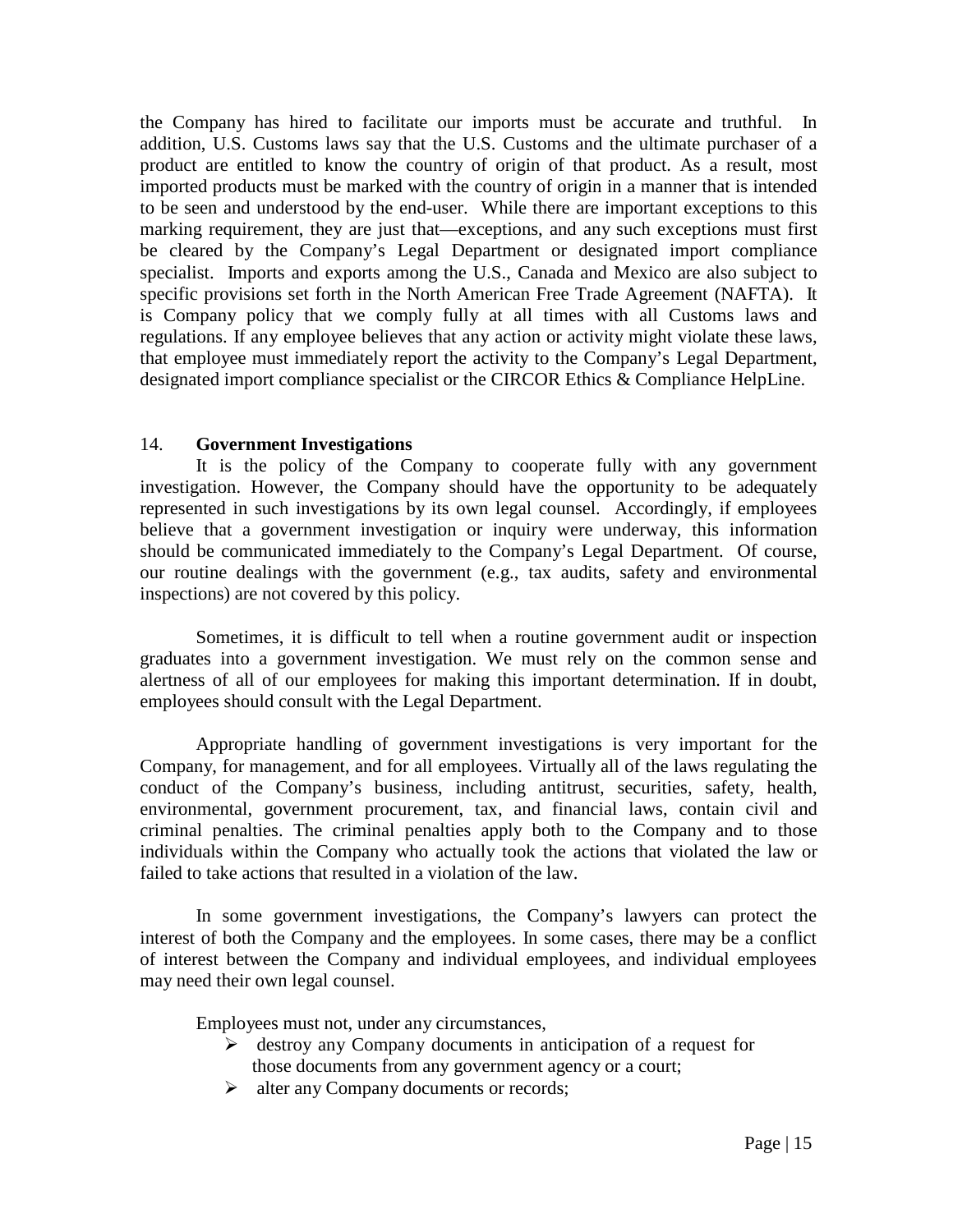- <span id="page-15-0"></span> $\triangleright$  lie or make any misleading statements to any government investigator (this includes routine, as well as non-routine investigations — there is a separate federal statute on making such false statements to government personnel); or
- $\triangleright$  attempt to cause any other Company employee, or any other person, to fail to provide information to any government investigator or to provide any false or misleading information.

The law guarantees all of us a right to be represented by legal counsel during any investigation or inquiry of any government agency. In view of the extremely technical nature of these government investigations, the Company itself should be represented and all of our employees should be made aware of the opportunity for such representation. This applies any time any government investigator — including investigators from the FBI or corresponding agencies in other countries — wants to ask questions about individual employee activities.

These same rights apply to employees who are asked questions off Company property — such as at your home during the evening. There is no reason any individual should not be allowed sufficient time to consult with legal counsel before answering questions from federal investigators that may subject that employee to individual criminal or civil liability.

Should any government inquiry arise through the issuance of a written subpoena or written request for information (such as a Civil Investigative Demand) such request, immediately, and before any action is taken or promised, should be submitted to the Company's Legal Department.

#### 15. **Equal Employment Opportunity**

CIRCOR's policies and the law forbid discrimination in employment on the basis of race, color, sex, sexual orientation, age, religion, national origin, handicapped status or status as a Vietnam era veteran. It is expected that all employees will comply with the law and applicable regulations as fully and effectively as possible. In addition to our legal obligations, we have an obligation to ourselves and to our stockholders to hire and to develop the best talent possible.

The Company is committed to ensuring fair employment, including equal treatment in hiring, promotion, training, compensation, termination and disciplinary action. All personnel policies, practices and procedures involving such factors as compensation, benefits, transfers, layoffs, recall from layoff, Company sponsored training and education assistance programs, as well as social and recreation programs are administered in accordance with these commitments.

#### 16. **Substance Abuse**

The use of illegal drugs and the abuse of legal substances, including being under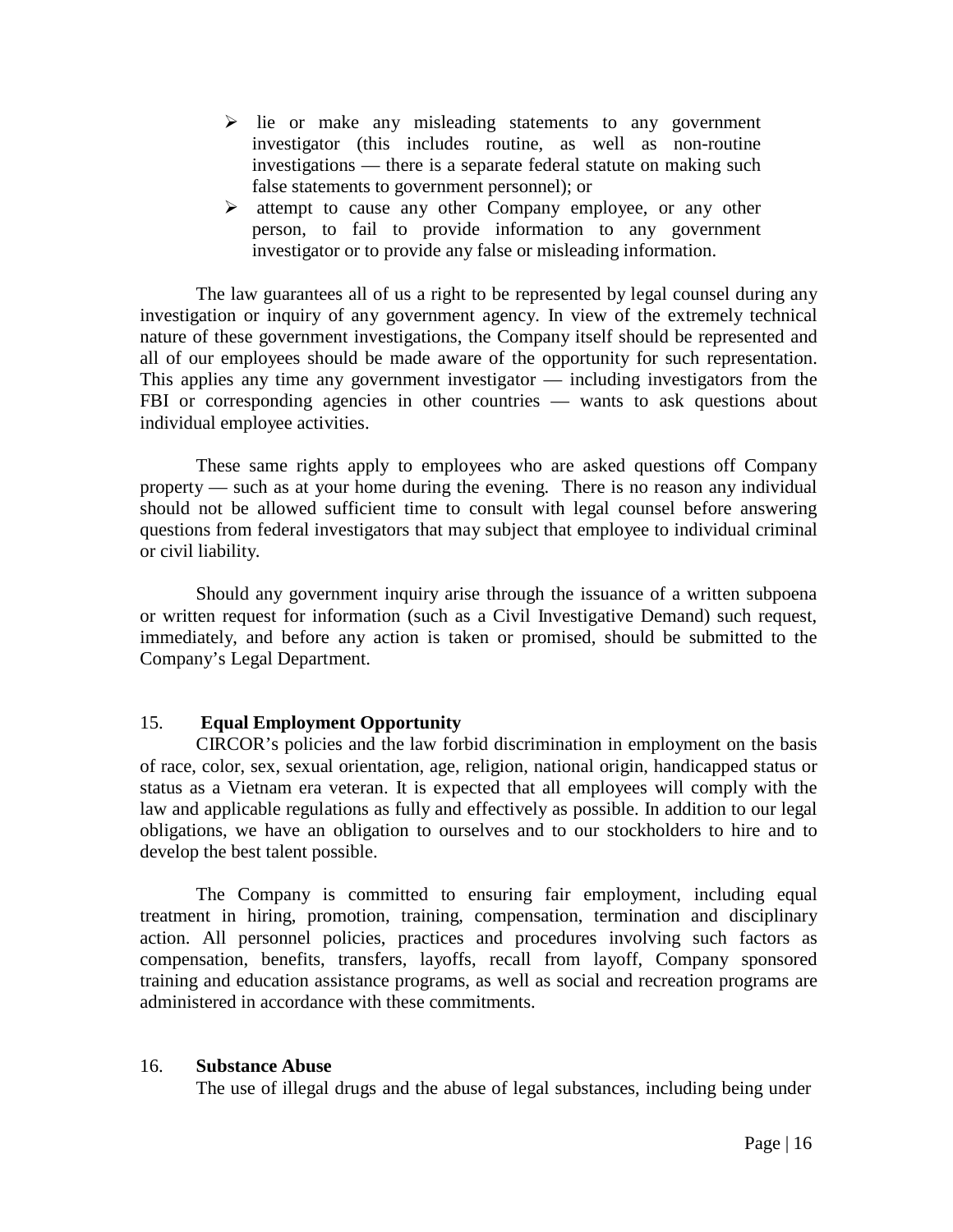<span id="page-16-0"></span>the influence of alcohol, pose serious dangers to users and those around them. In addition, substance abuse creates special risks in manufacturing environments such as ours where safety and product quality are so vital.

The Company is committed to providing a safe and productive workplace for all employees, one that is free of the presence and effects of illegal drugs and alcohol. The Company's objectives are to protect employees from accidents and to protect the Company's assets from loss and damage. In support of these objectives, the Company has established the following Drug Free Workplace Policy:

- $\triangleright$  The unlawful manufacture, distribution, dispensation, possession or use of a controlled substance is prohibited within any Company facility.
- Employees are forbidden from operating any machinery on Company time or property if they are under the influence of any substance (whether legal or illegal, whether alcohol, prescription or over-the-counter medications or any other substance) that impairs the employee's physical ability to operate such machinery in total safety.
- $\triangleright$  The Company will continue to make reasonable efforts to educate employees about the dangers of substance abuse both in and outside the workplace.
- $\triangleright$  The Company will continue to assist employees in obtaining substance abuse counseling and rehabilitation.

Our goal is to eliminate illicit drugs from and stop substance abuse (including being under the influence) in the workplace. The Company intends to meet its obligations to all employees, customers, shareholders and the community by taking appropriate personnel action, up to and including termination of any employee who fails to comply with the provisions of this policy.

Any employee who has or is concerned that he or she may have a substance abuse problem is strongly encouraged to obtain professional help in overcoming it, either through employee referral programs available at some Company locations or through local community service organizations. Please consult your Human Resources Department for additional information on the type of Employee Assistance Program that may be available to you.

#### 17. **Sexual Harassment**

Sexual harassment by one employee of another is inconsistent with our obligation to provide all employees with a nondiscriminatory work environment. It is also a violation of law. CIRCOR International will not tolerate sexual harassment in the workplace, whether by a supervisor of a subordinate or between co-workers. Such behavior is generally considered to include unwelcome sexual advances, requests for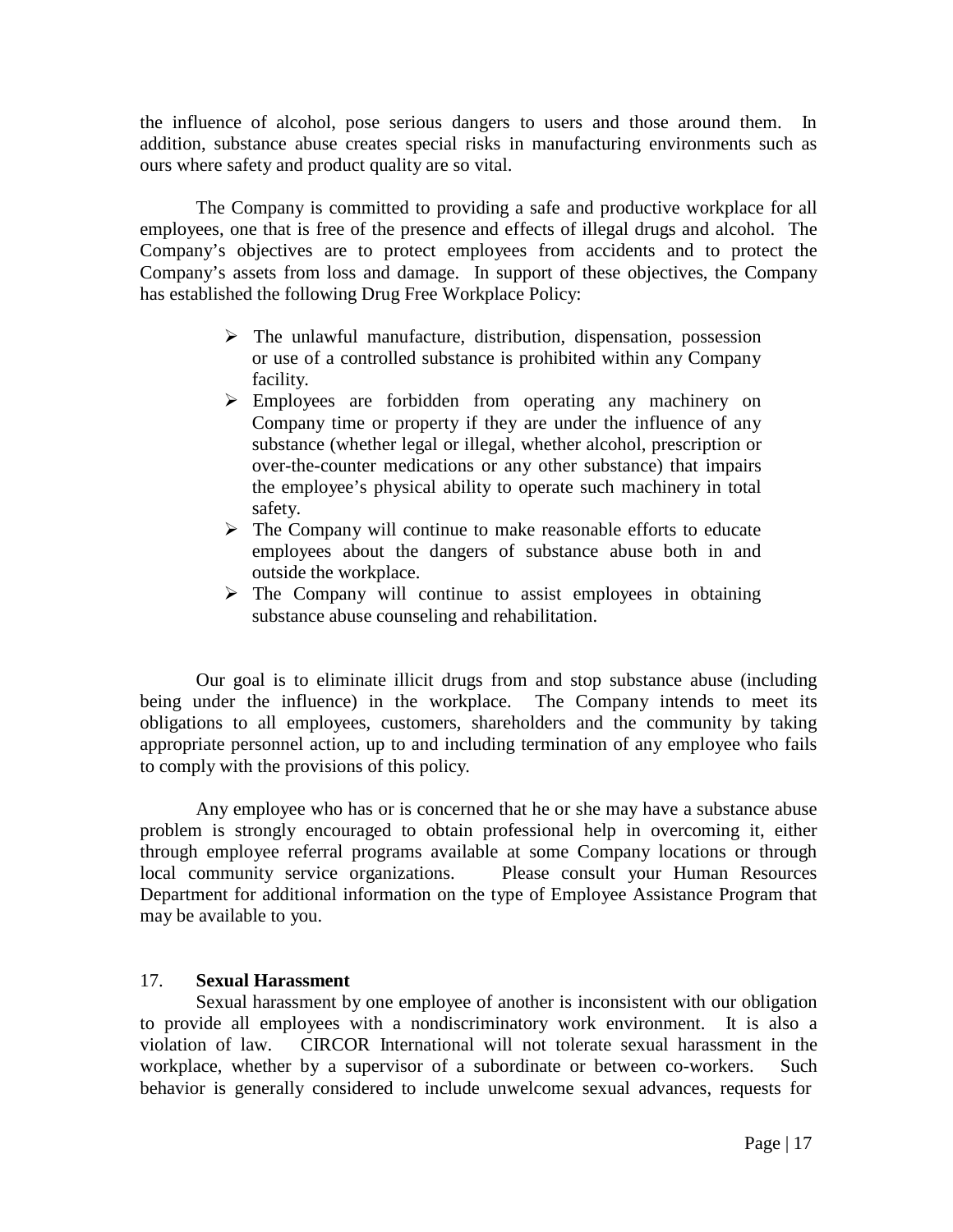<span id="page-17-0"></span>sexual favors, and other conduct that creates a hostile work environment. Any incident of sexual harassment should be reported immediately either to your supervisor, your Human Resources Manager, the Ethics & Compliance HelpLine, or the CIRCOR Legal Department. You are assured that any such report will be treated confidentially and investigated promptly.

#### 18. **Environmental Protection**

Preservation of a clean and safe environment is essential to the well being of ourselves and our families. In recent years, a large and complex body of laws and regulations has been developed to protect our environment by regulating in detail the manner in which companies may process, treat, store and dispose of hazardous wastes that result from their operations. Other laws and regulations govern the handling of hazardous materials in the workplace. CIRCOR is committed to doing our part to protect our environment. We, in all cases, will comply with regulatory agencies in ensuring compliance and in conducting our operations in a responsible way that will promote a clean environment. Any questions regarding the appropriate handling of hazardous materials and waste should be referred to CIRCOR's Director of Environmental, Health & Safety or to the Company's Legal Department.

#### 19. **Workplace Safety**

Safety is a priority for CIRCOR in all of its operations. CIRCOR is committed to doing its part to ensure the safety of our workers and visitors to our sites. In addition to the many laws and regulations in this area, CIRCOR promotes a safe workplace. To this end, the Company has established a set of "Cardinal Rules" applicable to safety, the violation of any one of which is grounds for immediate termination. All employees must be aware of these "Cardinal Rules" as well as any other safety requirements inside their work areas. Further, we encourage each and every employee to make safety a priority. If you have any suggestions on ways we can improve our safety, CIRCOR encourages bringing those ideas forward to your manager or to the CIRCOR HelpLine. We welcome and encourage your ideas.

#### 20. **Financial Integrity**

The use of Company assets for any unethical, unlawful or unauthorized purpose is absolutely prohibited. Specifically:

> $\triangleright$  No employee is authorized or permitted to pay any bribe or kickback or to make any other improper payment or gift no matter how small the amount or value, for the purpose of obtaining business or special concessions from other business concerns or from public officials. Pursuant to the Foreign Corrupt Practices Act, this prohibition extends to similar payments made in foreign countries, even where such payments might be legal or customary under the laws or practices of that country. It covers as well payments made to consultants, agents or intermediaries (including independent representatives and distributors) when there is reason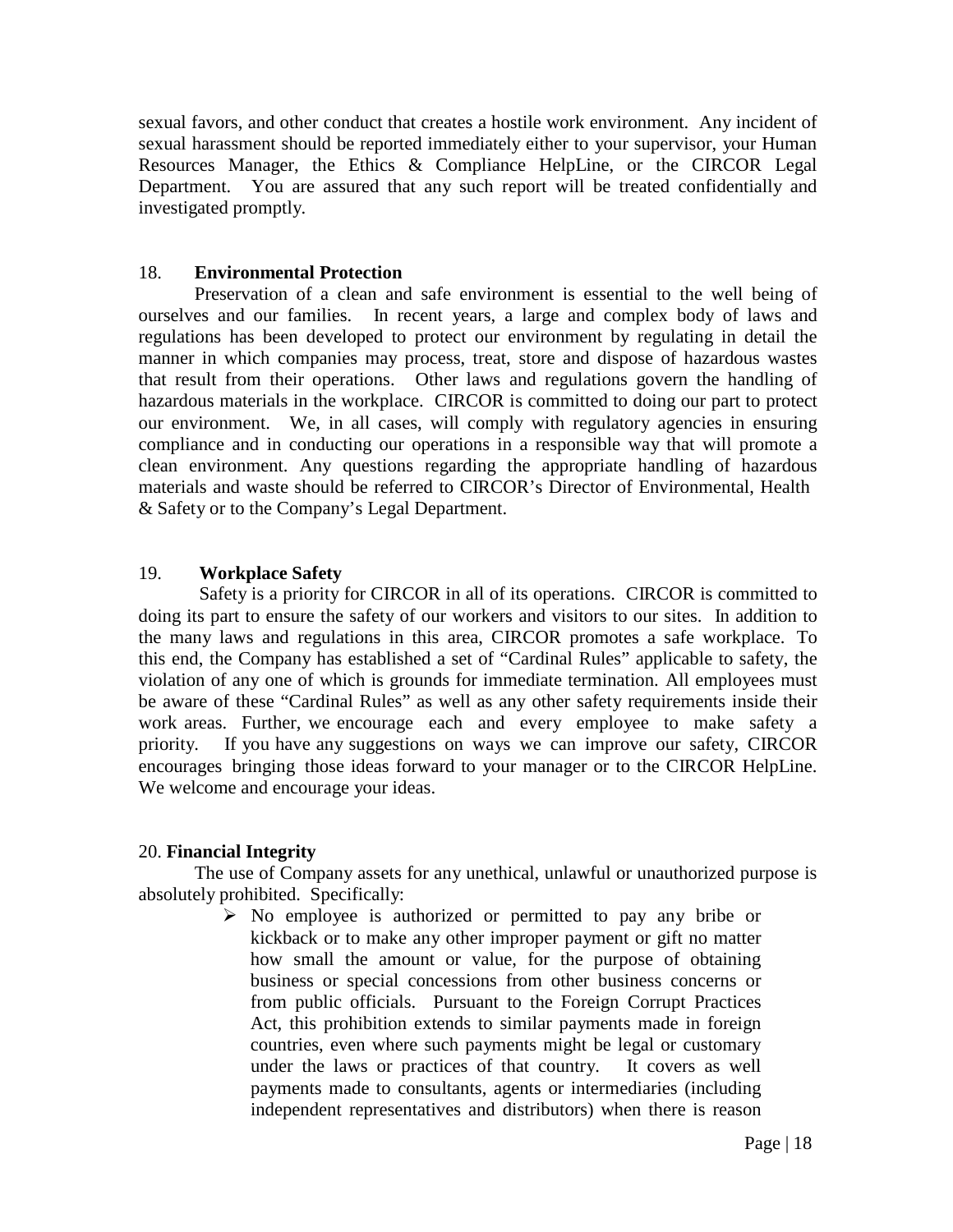<span id="page-18-0"></span>to believe that some part of the payment may be used as a bribe, kickback or other unlawful payment or to influence government action.

- $\triangleright$  No undisclosed or unrecorded fund or asset of the Company or any subsidiary shall be maintained or established for any purpose.
- All transactions involving funds or assets of CIRCOR International and its subsidiaries must be recorded fully and accurately in appropriate Company financial books and records. There must be no misrepresentation or concealment of information from (or by) management or from the Company's independent auditors. Appropriation of Company funds for personal or non-business use will not be tolerated.

The Company's assets may be used only in accordance with Company policy and proper management authorization. No transaction may be entered into and no payment may be made on behalf of the Company or any subsidiary if the transaction or payment is other than as described in the documentation and records evidencing the transaction or supporting the payment. Employees and those approving their expense reports are responsible for ensuring that submitted expenses are accurate and within Company policy.

Any employee, who becomes aware of possible omissions, falsifications or inaccuracies in financial reports, in the basic data or documents supporting such reports, or in any matter covered above, is responsible for reporting such information. Such reports should be made immediately to the Chief Financial Officer of CIRCOR International, or the Controller of the particular business unit involved, as well as to the CIRCOR Legal Department. If you are uncomfortable raising these issues with the personnel listed above, you are encouraged to call the toll-free CIRCOR Ethics & Compliance HelpLine which is monitored by an independent third-party service that will confidentially and anonymously convey your concerns to the Company's audit committee.

#### 21. **International Boycotts**

Various laws of the United States carry criminal penalties and loss of tax benefits for cooperation with foreign country boycotts that are not sanctioned by the US government. Even the mere receipt of a request to engage in such activity is a reportable event under these laws. (Even if we don't bid on that program, we may be obligated to report the request received.) While these laws relate principally to the Arab boycott of Israel, it is always possible that other "blocs" or nations could be included as world circumstances and situations change.

In general, federal anti-boycott law prohibits U.S. firms and persons (including, in many cases, their foreign operations) from providing information concerning business relationships with boycotted countries, information concerning the U.S. firm's or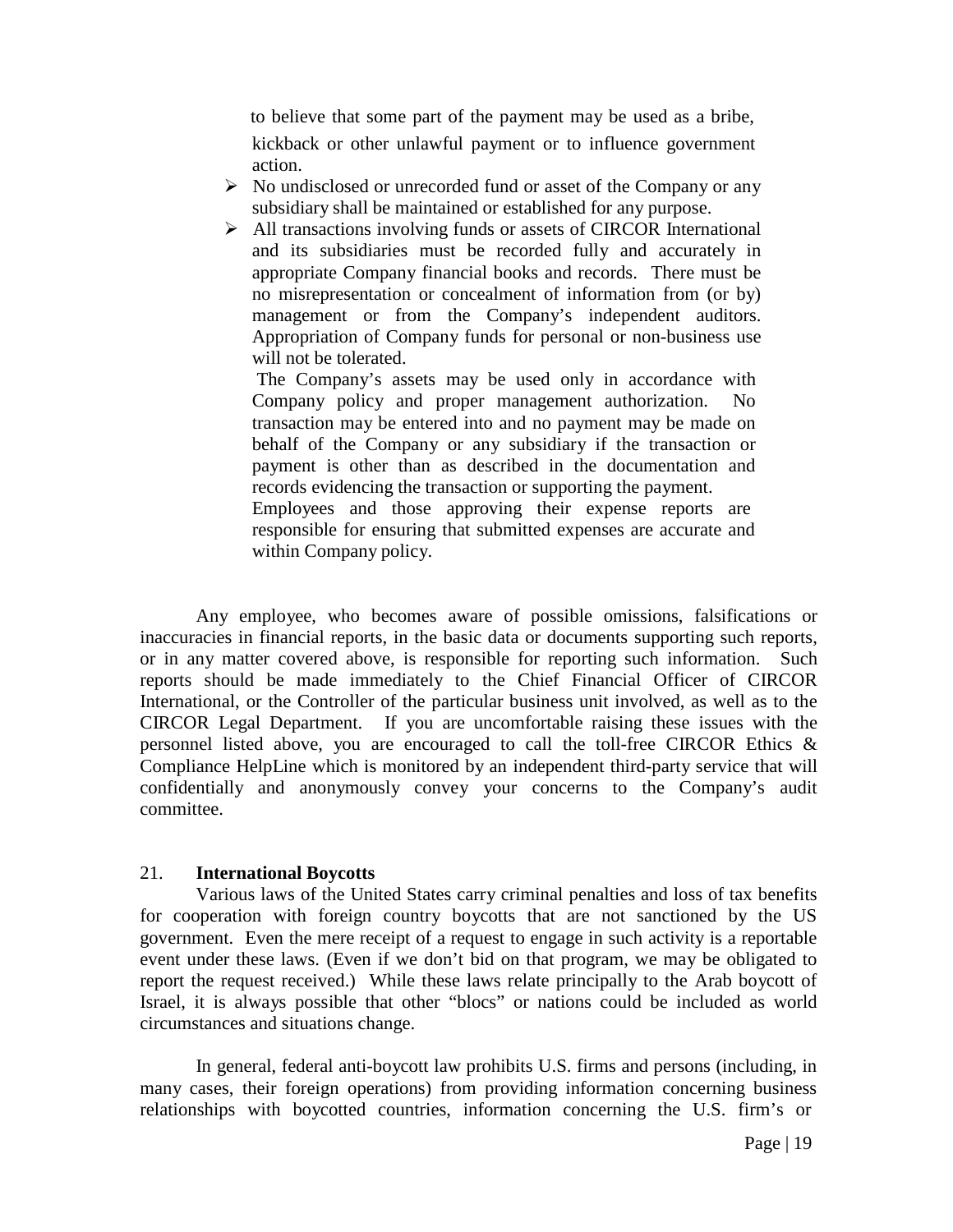<span id="page-19-0"></span>person's own business relationships in or with boycotted country. The complexities of the law in this area are such that employees are required to immediately report to the CIRCOR Legal Department any request which calls for, or even appears to involve, any prohibited information.

#### 22. **Political Activity**

It is unlawful for the Company or any subsidiary to make any political contributions in support of any federal political candidate or political party or in support of any organization which might use such contributions to support a candidate or party. "Political contributions" is a broadly defined term and includes a gift or loan of money or of anything else of value as well as the use of any Company-owned or leased facilities, equipment or other property.

While CIRCOR cannot engage in partisan politics on the federal level, the Company does encourage employees, as responsible citizens, to participate in the political process, and, in this regard, it should be understood by all that an individual employee's political preferences or political activity will have no effect whatsoever on that person's pay, opportunities, or other aspects of employment. However, any employee who desires to engage in personal political activity must limit such activity to times that are outside his or her normal working hours. Moreover, because use of Company facilities and/or equipment may be considered a "political contribution" by the Company, employees may not use such facilities and equipment (including computers, phones, fax machines and copiers) for political purposes unless the expense for these is fully reimbursed to the Company and approved in advance by the head of the department whose services are being utilized. Neither the Company's name nor its stationary may be used in connection with the support of, or opposition to, any political candidate or party.

There are also numerous regulations which regulate the contributions a corporation can make in support of particular issues or laws which may be submitted to voters for approval. Because of the complexity of this area, advice from the CIRCOR Legal Department should be obtained before any contribution or assistance is given to support or oppose any such issue.

#### 23. **Access To Electronic Communications**

The Company respects the individual privacy of its employees, but these privacy rights do not extend to the employee's work-related conduct or to the use of Companyprovided equipment or facilities. The Company's voice mail and e-mail systems are the property of the Company and, thus, are expected to be used primarily for job-related communications. Although each employee has an individual password to access the system, the contents of e-mail communications are accessible at all times by the Company for any business purpose. While the Company permits incidental and occasional use of e-mail for personal use (provided such usage does not in any way interfere with the Company's business in any way), such messages are treated the same as other messages, and the Company reserves the right to access and disclose all messages transmitted via its e-mail system regardless of content. Thus, employees should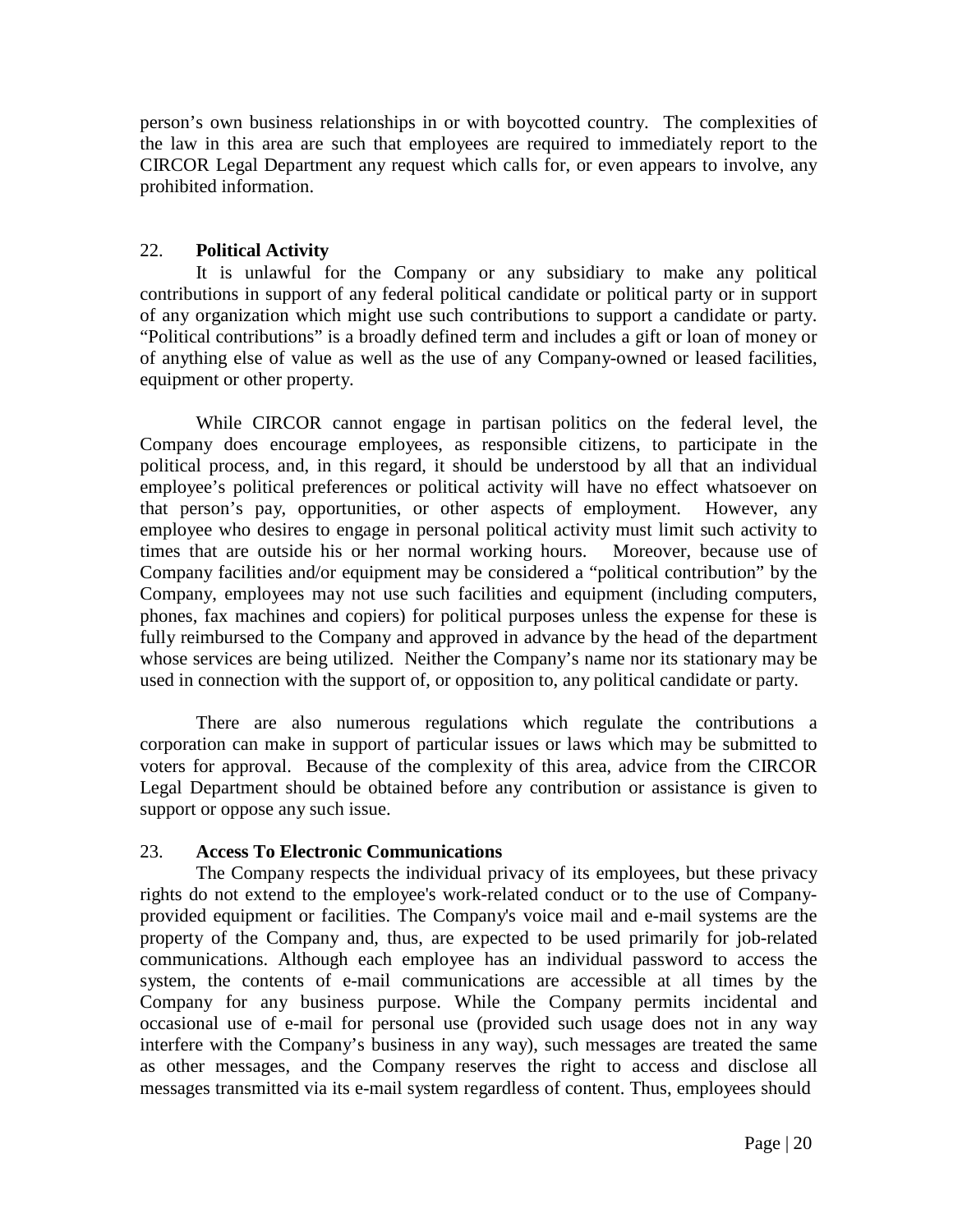<span id="page-20-0"></span>never use e-mail to transmit a message that they would not want read by a third party.

Employees are strictly forbidden from using the Company's e-mail system for any improper purpose, including the transmission of messages that may be viewed as insulting or offensive to another person. Examples of such forbidden transmissions include sexually explicit or other offensive messages, such as offensive cartoons, inappropriate jokes, unwelcome propositions or love letters; ethnic or racial slurs; or any other message that could be construed as harassment or disparagement of others on the basis of sex, race, religion, national origin, age, sexual orientation, or disability.

#### 24. **Copyrights/Computer Software**

The copyright laws apply to original works of authorship including newspaper and journal articles, treatises, books, website designs and computer programs. These laws accord to the owner of a copyright certain exclusive rights including the right to reproduce, display and distribute copies of the copyrighted work. Accordingly, it is unlawful for a non-owner to engage in these activities without an express license from the owner of the copyright.

It is CIRCOR's policy that CIRCOR, and its employees, shall at all times respect and abide by the copyright interests of others. Accordingly, no CIRCOR employee is authorized or permitted to reproduce, distribute or display any copyrighted work without first obtaining permission from the author or publisher of that work. In this regard, special attention should be given to the Company's use of computer software. In most cases, the software used by our employees is copyrighted, and the Company does not have the right to make copies of that software except for backup purposes. This includes not only the substantial software programs the Company may license, but also the smaller so-called "shrink-wrap" programs typically used for word processing, spreadsheets, and data management. Before loading a software program onto a Company computer, the employee performing the task must first ensure that such action is permitted by the terms of the license applicable to the Company's use of such software.

#### 25. **Consultants**

The Company's policy is that all consultants we retain should abide by the same Code of Conduct and Business Ethics as our employees. It is the responsibility of any Company employee retaining a consultant for any purpose to make sure that such consultant is aware of our Code of Conduct and Business Ethics and abides by all of its provisions.

#### 26. **Public Communications With Analysts, Investors And Media**

Regulations promulgated by the United States Securities and Exchange Commission (SEC) set forth stringent guidelines regarding selective disclosure of nonpublic Company information. In essence, these rules prohibit publicly traded companies from holding private discussions with analysts or investors concerning any significant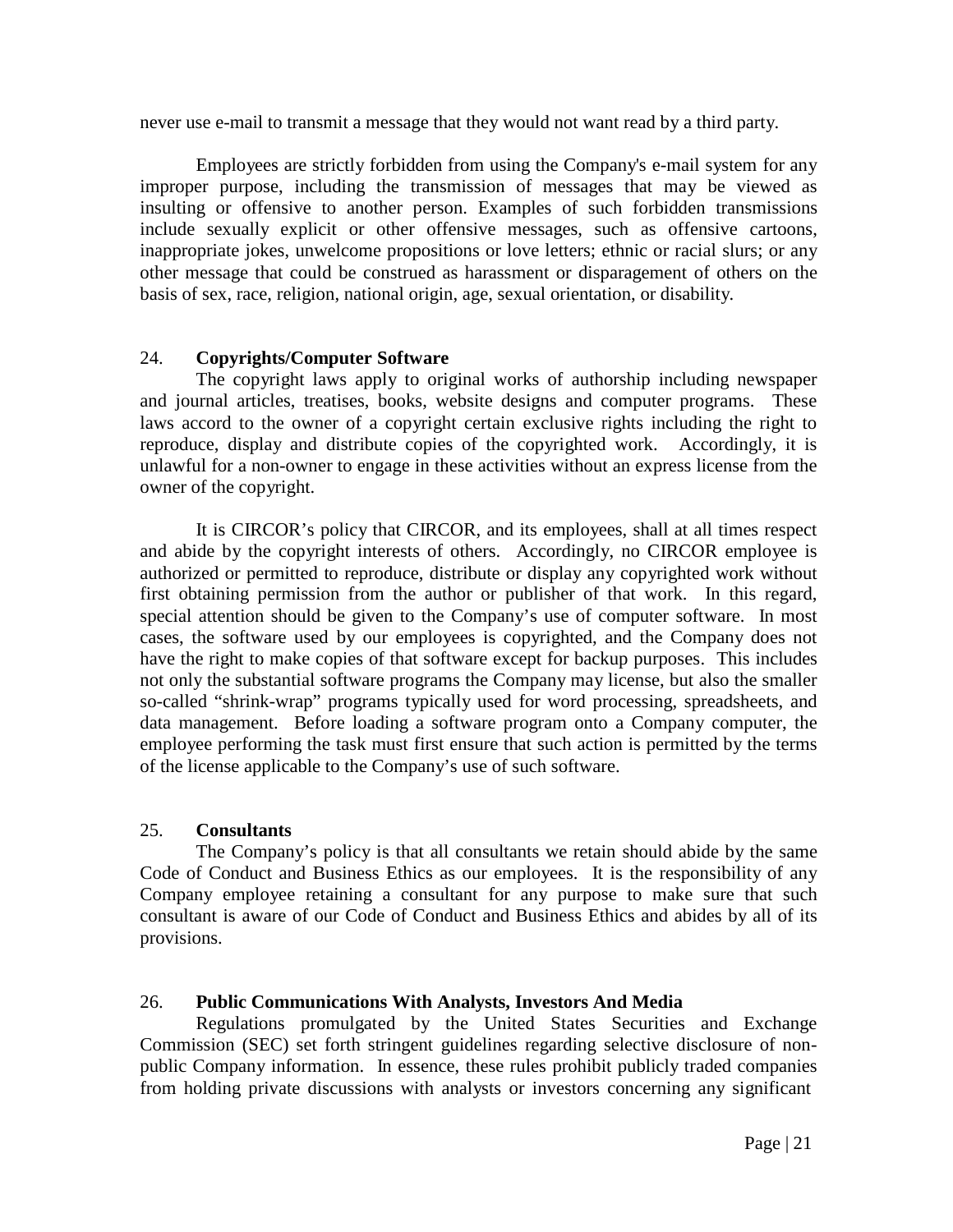<span id="page-21-0"></span>nature of the business without at the same time publicly disclosing such details to all investors. As a result, any publicly traded company such as CIRCOR must develop and follow strict internal policies regarding outside communications. Any failure to abide by these policies could subject the Company to fines and penalties for violating the SEC rules.

At CIRCOR, only the Chief Executive Officer and Chief Financial Officer may authorize any communications with these types of outside parties. Any other CIRCOR employee who receives inquiries regarding non-public Company information should direct all such inquiries to the Chief Executive Officer, the Chief Financial Officer, or to the Legal Department. This includes inquiries by local media concerning your individual business units no matter how minor the question may seem to be in your opinion. Strict adherence to this policy is absolutely required in order for CIRCOR to avoid any possible non-compliance with the SEC rules.

#### 27. **Application To Foreign Operations Of The Company**

Although this Code of Conduct and Business Ethics necessarily has focused on ensuring conduct in accordance with the laws of the United States, the laws of those foreign countries in which we operate typically impose obligations similar to those under U.S. law. Accordingly, it is Company policy that each CIRCOR location in a foreign country also abide by the terms of this Code of Conduct and Business Ethics. In addition, it is the responsibility of management at each foreign operation to ensure that such operation complies with all laws particular to the country in which such operation is located. In this regard, management at such foreign locations is required to coordinate with the CIRCOR Legal Department as a resource to assist in contacting and communicating with any local legal resources necessary in order to ensure such compliance.

#### 28. **Administration Of The Code Of Conduct and Business Ethics**

#### **General**

All managers are to maintain an "open door" policy with regard to questions on the Code of Conduct and Business Ethics. They are to make themselves easily available to any employee who has such questions. The time to bring up a question on this Code is before rather than after the fact. Ask before you act! We must never hesitate to talk to our supervisors and legal advisors about a question of business conduct, no matter how small or insignificant it may seem to be. Please make sure that if you are in doubt, you ask before you act.

If, for whatever reason, an employee is uncomfortable with raising a question about this Code with his or her supervisor or if the matter has not been resolved to the employee's satisfaction by such supervisor, then the employee should refer the concern to the Company's Legal Department or the CIRCOR Ethics & Compliance HelpLine. All such referrals shall be kept in confidence to the extent permitted by law.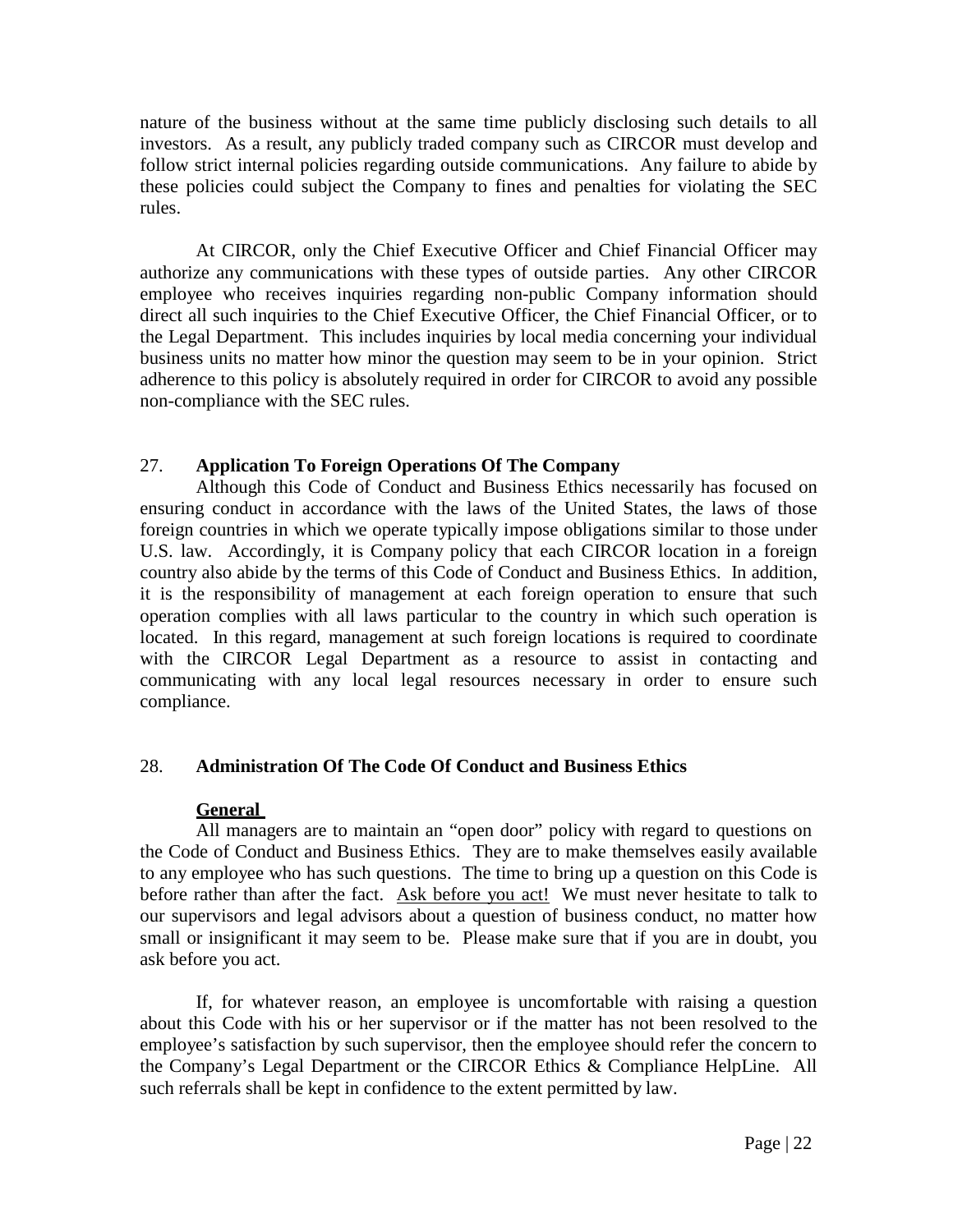#### **No Retaliation**

In order to preserve the integrity of the Code and to permit every employee to meet his or her obligations under the Code, it is imperative that an employee have the opportunity to raise legitimate concerns or to report misconduct without fear of retribution. Disciplinary action will be taken against any supervisor who retaliates, directly or indirectly, or encourages others to do so, against any employee who in good faith reports a violation of the Code of Conduct and Business Ethics. The Company is committed to establishing an environment in which employee reports are expected and accepted and in which an employee may feel free to voice a legitimate concern or report a violation without fear or intimidation. Employees who violate this no retaliation policy will be subject to disciplinary action in accordance with the Company's disciplinary procedures.

#### **New Employees**

When a new employee reports to work, the department manager or Human Resource Manager at the employee's location will review the Code of Conduct and Business Ethics with the employee, ensuring that it is thoroughly understood.

#### **Annual Reaffirmation**

Each calendar year the Company requires that compliance with the Code of Conduct and Business Ethics be confirmed at each operating facility and the corporate headquarters. This confirmation is accomplished in the following manner:

The Code is disseminated to all corporate headquarters staff and to all operating management at each facility. Each such manager must discuss the contents of the Code with key employees in their departments for the purpose of confirming the employees' understanding of the Code and to record any deviations from or possible violations of the Code. Following such discussions, the manager will report in writing to the Legal Department. Samples of these annual reports will be provided at the time of the annual reaffirmation. The head of the Legal Department will submit a report to the Chief Executive Officer detailing any deviations from the Code. Significant violations of the Code will be reported to the appropriate Committee of the Board of Directors.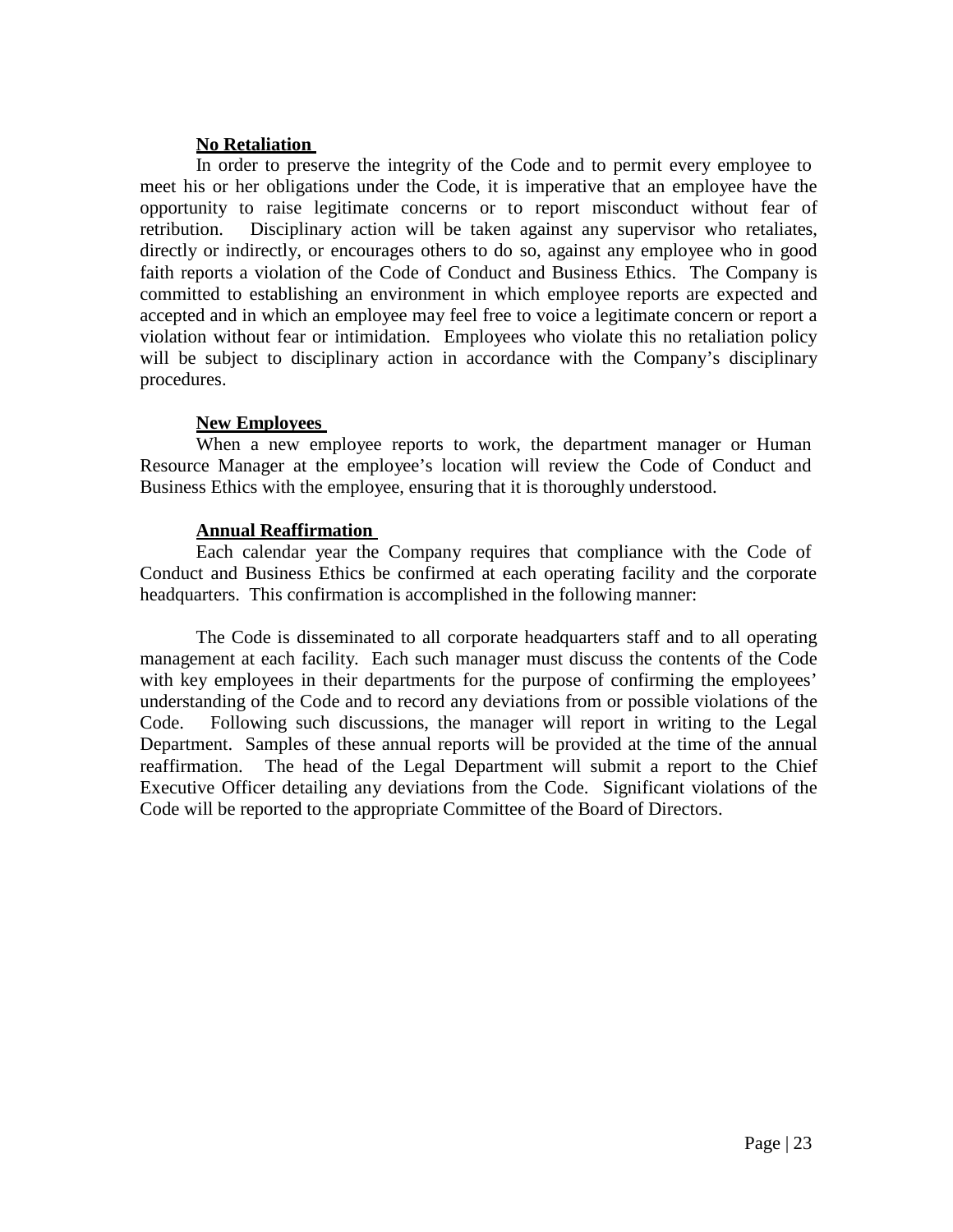<span id="page-23-0"></span>**Please remember that if you have any questions or concerns or are aware of any violations of this Code of Conduct and Business Ethics, you should contact your supervisor, or any of the following resources:**

**Call CIRCOR's Ethics & Compliance HelpLine at 1.866.862.2625 or submit online at https://circor.alertline.com**

**Call Alan Glass (CIRCOR Vice President, General Counsel & Secretary) at 1.781.270.1255 Send an email to Alan Glass at [Alan.Glass@CIRCOR.com](mailto:Alan.Glass@CIRCOR.com)**

> **Call Jim O'Shaughnessy (CIRCOR Deputy General Counsel) at 1.781.270.1240 Send an email to Jim O'Shaughnessy at [jim.oshaughnessy@CIRCOR.com](mailto:jim.oshaughnessy@CIRCOR.com)**